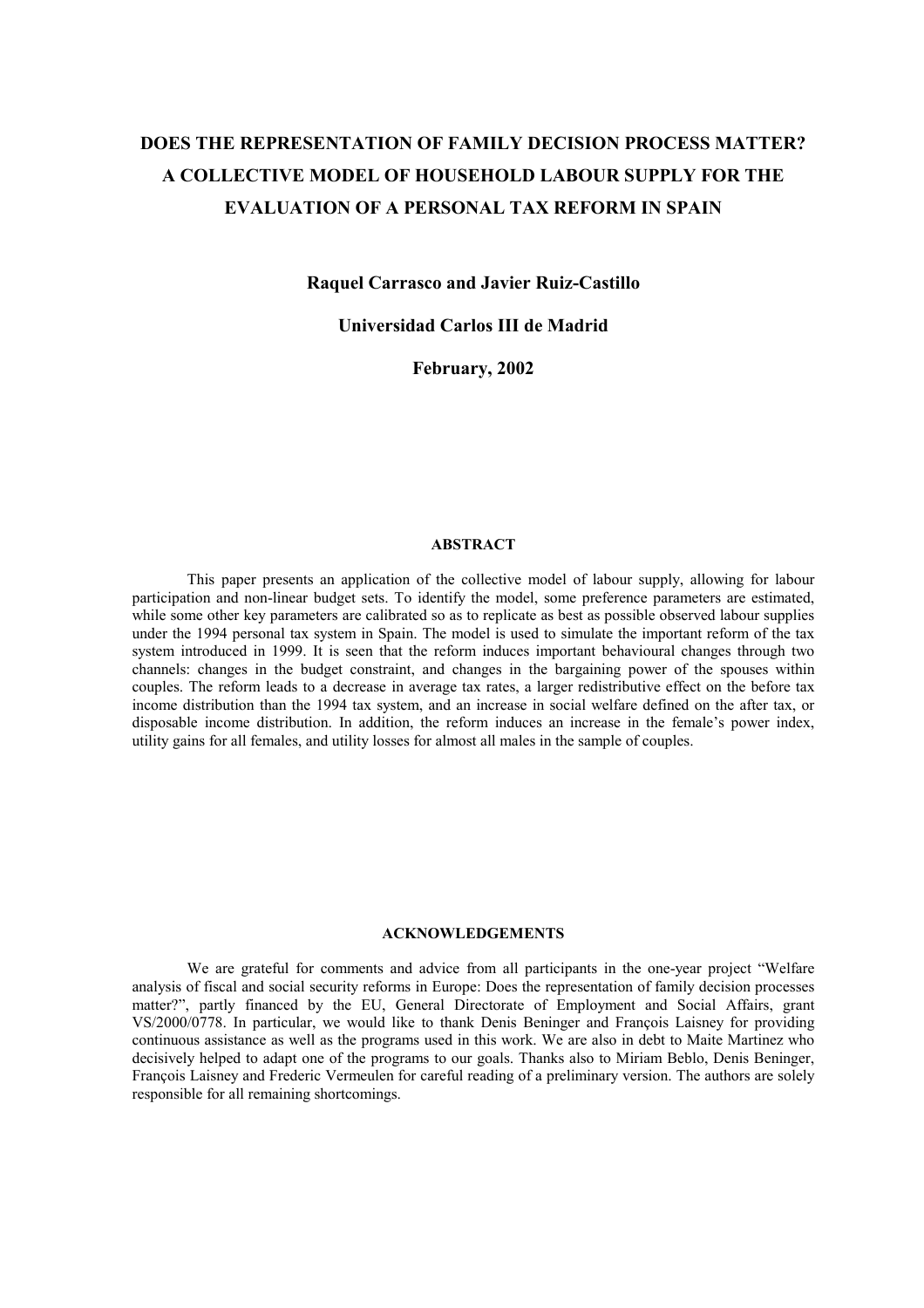# **INTRODUCTION**

The incidence of the tax system on labour supplies is a classical topic in the evaluation of fiscal policy. This paper studies the impact of an important reform of the personal income tax in Spain using a collective model of household labour supply.<sup>(1)</sup> The reform was introduced in 1999 by the center-right government that came into power in 1996 after 14 years of socialist governments. The main novelties of the 1999 tax system are the reduction in the number of tax brackets, the lowering of marginal tax rates, and the introduction of a large standard deduction from the tax base depending on family composition.

In the unitary model, it is assumed that, regardless of their composition, households behave as single decision making units. In this way, standard tools of consumer analysis can then be applied at the household level. Observable joint household consumption and individual labour supplies in multi-person households are assumed to result from the maximization of a single utility function representing household preferences. In the overall budget constraint, household income results from the pooling of all household members' incomes. In this set-up, where households are treated as a "black box", the intra-household redistribution of resources cannot be reconstructed. Consequently, nothing is said about the individual welfare enjoyed by each household member.

It has been known for some time that the strong implication of the unitary model about the symmetry of the Slutsky matrix is regularly rejected on household data (see, for instance, Blundell, 1988, Blundel *et al.*, 1993, and Browning and Meghir, 1991). More recently, there is mounting empirical evidence rejecting the "income pooling" property of the unitary model (see, for instance, the papers quoted in Browning and Chiappori, 1998).

As an alternative to the methodological and empirical shortcomings of the standard approach, a new literature on household economics has developed during the last twenty years (see, for instance, Manser and Brown, 1980). Its main feature is the recognition that a household is formed by several individuals, possibly with different preferences, who engage in some form of intra-household bargaining process to arrive at all household decisions. In this paper, only the so-called "collective approach" to household behaviour, originating in Chiappori (1988, 1992) will be considered.<sup>(2)</sup> The assumption that characterizes this approach is that household decisions are Pareto efficient. This assumption alone has testable implications upon household demand functions that can be seen as a generalization of the Slutsky symmetry and negativeness in the unitary case (Browning and Chiappori, 1998). Furthermore, within a collective framework household demands and labour supplies should be sensitive to the intra-household distribution of resources, and more generally to any environmental variable that may influence the decision process -the "EEP's" in McElroy's (1990) terminology or the "distribution factors" in Browning *et al.* (1994). Interestingly enough, the restrictions of different collective models have not been rejected in several empirical studies (see the references in Vermeulen, 2000).

Thus, the stage is set for the evaluation of policy measures according to a unitary or a collective model of the household. Ideally, one would have to estimate structural models under the two approaches and a common version of the base tax system. Then, the two sets of behavioural parameter estimates would be used to obtain predictions after a tax reform. Unfortunately, this strategy is not possible at this point. The estimation of household labour supply decisions is operational for unitary models of the household in the realistic case of discrete choices (see, for instance, Van Soest, 1995, Bingley and Walker, 1997, and Blundell *et al.*, 1998). However, the identification and the estimation of a full collective model of the household including labour nonparticipation, the presence of children, and non-linear taxation is in its infancy.<sup>(3)</sup>

To circumvent this problem, this paper proposes a simplified application of the collective approach. The methodology originates in Beninger and Laisney (2001), where fiscal reforms are simulated on an artificially created data set. The population of tax units consists only of singles and couples where labour supply decisions are treated as a discrete choice problem. Here a data set is created where couples' behaviour under the base line tax system results from a fully deterministic labour supply model that exhibits some fundamental ingredients of the collective approach. The "collective world" is constructed following a mixed strategy. Some preference parameters are estimated from the singles sample, while some other key parameters of the collective model are calibrated so as to replicate the observed data on couples' labour supply. A unitary model is then estimated in this collective world where household members behave according to collective rationality. In this way, it is possible to study whether the two models lead to substantially different predictions on household consumption and male and female labour supplies before and after a common tax reform.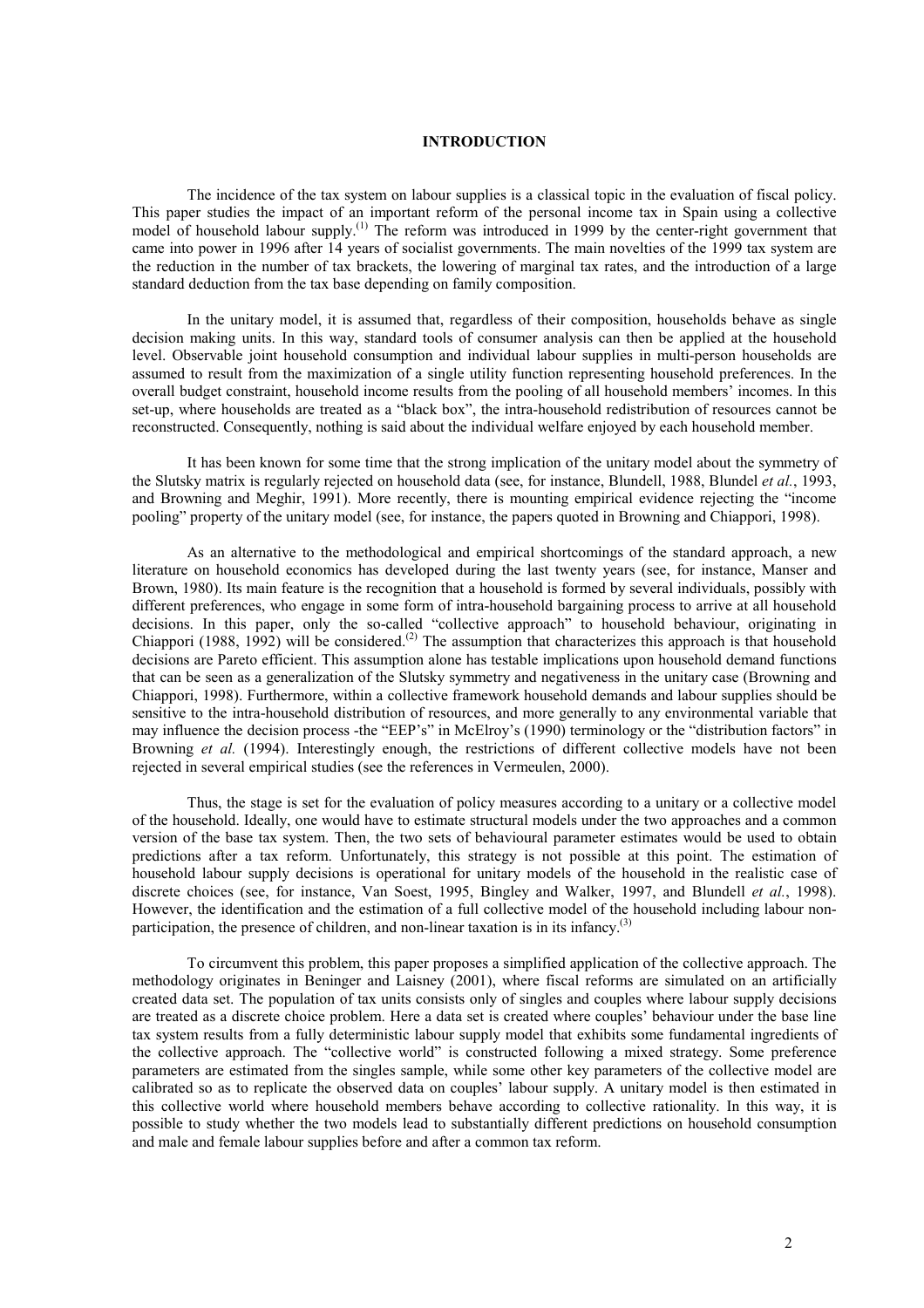The Spanish data come form the first three waves of the European Community Household Panel (ECHP), collected during 1994 to 1996. In line with the remaining countries in the international project to which this paper belongs, the sample selected consists of people 25-55 years of age, excluding the retired, the registered unemployed, the self-employed, and those working in the agricultural sector. Thus, the tax units selected are singles and couples, with or without children under 16, where the adults are either employed in a salaried job or non-participants in the labour market.

The baseline personal tax system is the one of 1994. The available data permits the modeling of a 1994 stylized tax system, where married people are allowed to fill in either two individual tax returns or a joint return. The remaining features of the 1994 tax system can be summarized as follows: (i) certain deductions from wage earnings; (ii) two graduated tariffs for individual and joint returns, both consisting of 18 tax brackets with a minimum and a maximum marginal tax rate of 20 and 56 %, respectively; (iii) a minimum exempted income of, approximately, 2,405 euro for individual tax units and 4,810 euro for couples; and (iv) certain tax credits depending on the number of children and other circumstances of the tax unit.

The 1999 tax system also permits married people to fill in individual or joint returns, and maintains a deduction from wage earnings. The two distinctive features of the reform are the following: (i) the substitution of the tax credits by a standard deduction from the tax base of 3,307 euro per adult, plus 1,203 euro for the first and second child, and 1,803 euro for the third and remaining children; and (ii) a unique graduated tariff for individual and joint tax returns consisting of only 6 tax brackets with a minimum and a maximum marginal tax rate of 18 and 48 %, respectively.<sup>(4)</sup>

The first important finding of the paper is that the unitary model performs very badly on the data set constructed under the collective approach. This is partly due to the mistaken assumption that households behave as single decision makers when the data set has been constructed according to a collective model. The implication for future research is that it is justified to put more effort in making operational the collective approach.

Regarding the collective framework, the paper first evaluates the 1999 tax reform maintaining constant the behaviour predicted by the deterministic collective model. Consistently with other static exercises, it is found that the 1999 tax system leads to an increase in mean disposable incomes and a reduction of the redistributive effect on the pre-tax income distribution.<sup>(5)</sup>

The more interesting results take into account individuals' responses to changes in the tax system. An important finding is that the female's bargaining power depends, among other variables, on the earnings potential of the members of the couple. In turn, this variable partially depends on the tax system parameters. Thus, in the collective framework any tax reform affects the spouses' labour supplies through two channels. First, through changes in the overall budget constraint, the only channel available in a unitary world. Second, through changes in the female's bargaining power, a distinctive feature of the collective approach.

When the labour supplies are allowed to vary, the decrease in tax revenues and average tax rates is now smaller than in the static case, the redistributive effect is larger than in 1994, and there is a 14.8 social welfare increase, defined in the space of disposable incomes. Moreover, the issue of changes in the intra-household distribution of resources –about which the unitary model is silent - can also be analyzed within the collective approach. In particular, corresponding to the increase in females' power index induced by the tax reform, all females in the couples sample experience a utility gain, while essentially all men are seen to experiment a utility loss.

The rest of the paper is organized in seven sections. Section II discusses the sample selection and other data problems. Section III presents the baseline 1994 tax system. Section IV describes how to construct a collective world. Section V presents the results on the estimation of the singles model and the construction of the collective world for the Spanish economy. Section VI reports the estimation of the unitary model on the collectively generated data set. Section VII evaluates the tax reform in the collective world, and Section VIII concludes.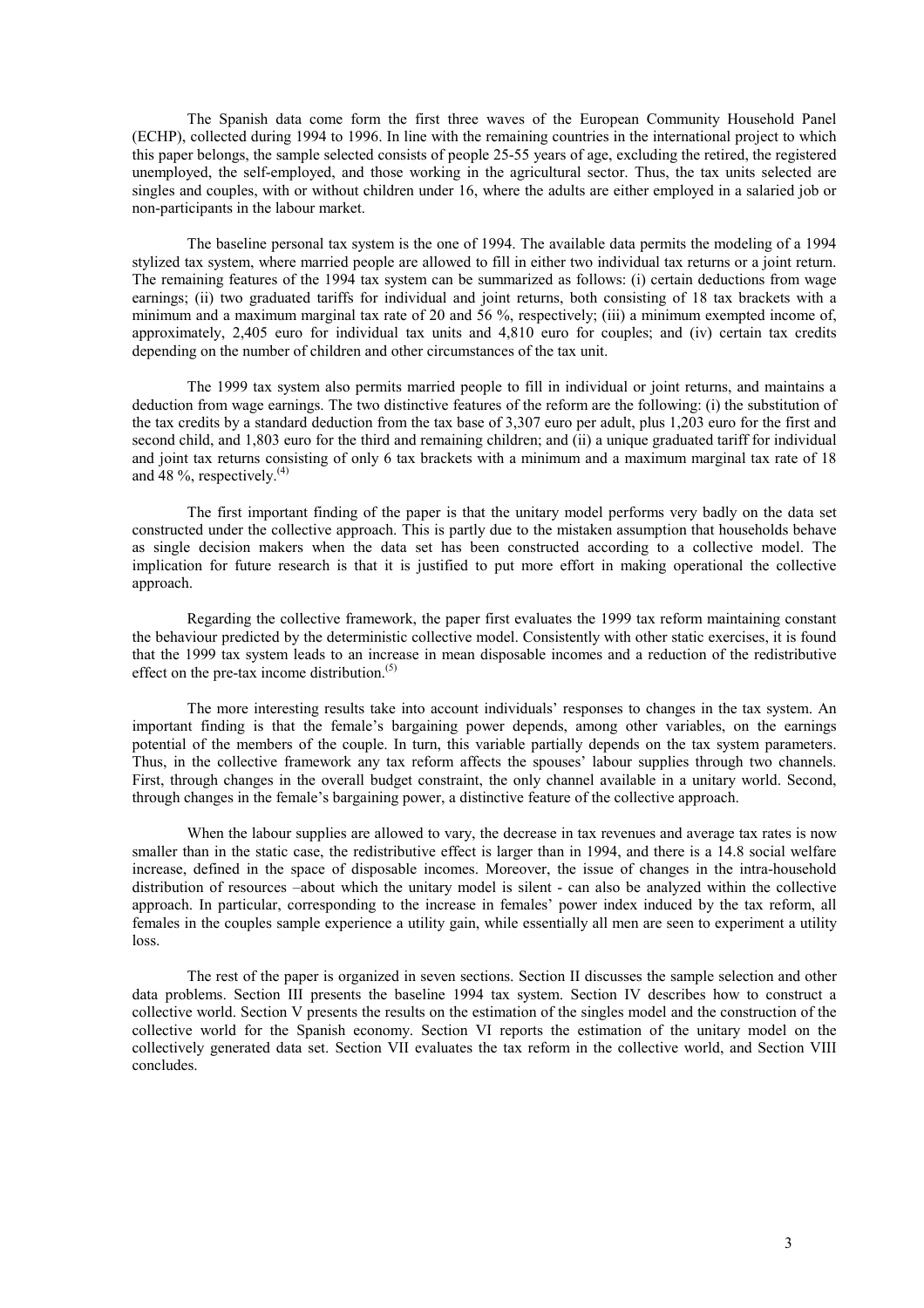# **II. THE DATA**

As indicated in the Introduction, data come form the ECHP. The main focus of this study is the evaluation of tax reforms through their impact on labour supply. It is well known that the labour behaviour of the registered unemployed, the self-employed, and those working in the agricultural sector is particularly difficult to estimate. Therefore, together with the retired, households containing persons of these characteristics are excluded from the analysis. Furthermore, the labour behaviour of those close to the normal retirement age of 65 years might be heavily influenced by the early retirement provisions, which are an important part of all the social security systems of the European countries participating in this study. Therefore, the tax units selected are households, with or without children under 16, where the adults are 25-55 years of age and either employed in a salaried job or voluntarily unemployed.

There are basically three problems with the type of information available in Spain and with the sample selected according to these criteria. First, three waves of the ECHP, conducted in 1994, 1995, and 1996, were available at the time of the project. In a given ECHP wave dated in year t, individual characteristics refer to the moment the interview is conducted, namely, during the last quarter of that year. However, annual income is reported in answer to a retrospective question that refers to the year  $t - 1$ . To overcome this discrepancy, individuals interviewed during two consecutive waves have been considered. In this way, individual characteristics recorded during the last quarter of year t can be matched with income information referred to this year, but recorded during the second wave, that is, during the last quarter of year *t* + 1.

Secondly, as in other Southern European countries, the percentage of people living in single person households and satisfying the above selection criteria is very low. In particular, among the people interviewed in 1994 for which information in the second wave is available there are only 70 females and 86 males in this situation. In an attempt to increase the sample size, new individuals in single person households in 1995 who had other living arrangements in 1994 have also been considered. Unfortunately, those for whom there is also information in 1996 about the income earned during 1995 are only 19 females and 20 males.<sup>(6)</sup> Finally, single parents with children under 16 are also considered. A total of 46 females and 3 males fulfill this condition. Therefore, the final sample of tax units consisting of single person households, with or without children under 16, consists of 135 females and 109 males. In the sequel, these tax units will be referred to as "singles".

A classical difficulty in studies of tax reform with micro data from household surveys is that the definition of a household need not coincide with the definition of a tax unit. Therefore, in line with the remaining countries in this international project, the second type of tax unit studied – which will be referred to as "couples"- consist of households which can be easily identified as tax units and satisfy the selected criterion already discussed, that is, households with two adults 25-55 years of age, either employed in a salaried job or voluntary unemployed, with and without children under 16. Households of more complex composition, with either additional older, younger members, or both, are excluded from the analysis. As in other Southern European countries, a large proportion of households in Spain belongs to this excluded category. Consequently, the ECHP sample of couples thus defined consists of only 975 observations.<sup>(7)</sup>

The third problem with the Spanish data has to do with the fact that most income information refers to income net of (i) withdrawals retained at the income source on account of the personal income tax, and (ii) the employee's contribution to social security. Withdrawals refer both to capital income, wage income, and some public transfers that are considered part of labour income. These public transfers include old-age and disability pensions, pensions granted to widows and orphans, the unemployment subsidy, and other minor public subsidies granted to needy families.<sup>(8)</sup>

Given the graduated tariff in the Spanish income tax, firms are instructed to practice withdrawals on wage income according to a complex formula that takes into account the number of dependent children. In addition, there is a single 25 % withdrawal rate on capital income, and a relatively small withdrawal rate on the public transfers described above. The employee's contribution to social security refers only to wage income, varies along a number of professional categories, and it is subject to a ceiling.

Fortunately, the *Instituto de Estudios Fiscales* (IEF) –a public organism in the Ministry of Finance devoted to research in fiscal matters and other activities- has a program to compute an estimate of gross income from the information available in the ECHP about the net income described above and the number of dependent children.<sup>(9)</sup> Table 1 summarizes the consequences of applying the IEF program to the singles and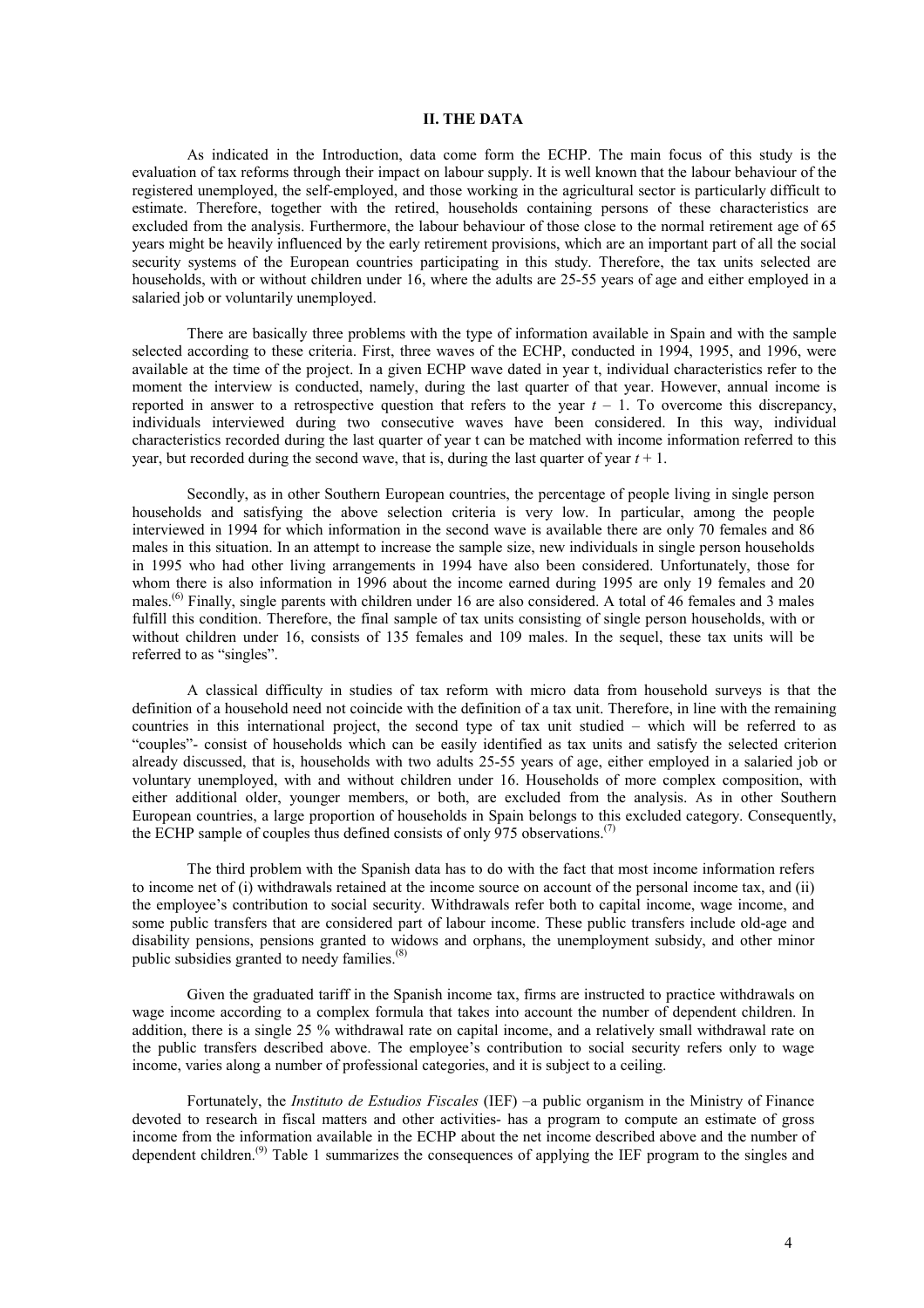couples data sets. Taking into account a 4.75 inflation rate between 1994 and 1995, all incomes are expressed in 1994 euro.

#### **Table 1 around here**

The more remarkable features in Table 1 are the following. First, the average withdrawal rate on gross taxable income ranges from 14.2 to 17.8 % for participants (see row 16), and from 4.5 to 7.8 % for nonparticipants (see row h). Second, gross non-wage income of single male and female non-participants (see row l) is 5.3 and 6.1 times larger, respectively, than the corresponding figures for participants in the labour market (see row 18). Third, the participation rate among single and married females is 80.7 and 31.6 %, respectively. Among the first group, the percentages of females without children or with one child are 65.9 and 17.0 %, respectively, while among the second group these percentages are only 15.8 and 29.8, respectively. Gross wage earnings of single females is 17 % larger than for married females. Fourth, among participants in the labour market, gross total income of married males is 3.6 % larger than for single males, 12.2 % larger than for single females, and 36.7 % larger than for married females. Among non-participants, the highest income corresponds to single females, closely followed by married and single males.

# **III. THE BASELINE TAX SYSTEM**

Data availability determines the baseline year for this paper and the features of the system that can actually be modeled. As explained in the data section, the baseline year is 1994. Data limitations in the ECHP preclude taking into account the following important features of the 1994 tax system: a) contributions to private pension funds, up to a maximum of 4,510 euro, are deductible from taxable income. b) 15 % of health expenditures are deductible; c) the following investments generate tax credits, with a ceiling of 30 % of the tax bill: housing acquisition, life insurance, and donations to different types of charities and non-profit institutions; and d) owner-occupiers must declare as taxable income 2 % of the housing value, while housing renters can deduct the minimum of 15 % of housing rent or 451 euro.

In view of the above, this paper must focus on a simplified 1994 tax system that includes the following elements: 1) the basic income exemption; 2) the deductions from gross wage income; 3) the graduated tariff on total taxable income; and 4) the tax credits. Differences in the taxation of singles and couples justify a separate treatment.

Gross labour income, *GW*, is the sum of wage earnings, wL (wage rate *w* times hours worked *L*), plus certain taxable public transfers, *O* (these include "social wages" paid by the Autonomous Communities, like financial assistance in cases of disability or widower's pensions). Gross taxable income, *GT*, is the sum of *GW* plus capital income and property income, *K*. Singles with gross income *GT* less than 2,405 euro need not fill in a tax return. For singles with gross income greater than this minimum there are two deductions from gross labour income. First the deduction of the employee's contribution to social security from wage earnings. This average deduction rate, denoted by *ss*, is taken from row 6 of Table1, namely, 6.5 % for females, 6.2 for single males and 6.1 for married men. The magnitude  $wL(1 - ss) + O$ , is called net labour income (that is, gross labour income net of social security contributions). Second, the minimum of 5 % of net labour income or 1,503 euro, denoted by *D*.

| A Simplified Taxation Scheme for Singles           |                          |
|----------------------------------------------------|--------------------------|
| Gross labour income                                | $GW = wL + Q$            |
| Gross taxable income                               | $GT = GW + K$            |
| Taxable labour income                              | $W = wL(1 - ss) + O - D$ |
| Taxable income                                     | $I = W + K$              |
| Gross tax liability                                | $T_g = T(I)$             |
| Net tax liability                                  | $T_n = T_g - C$          |
| Non-wage income                                    | $y = Q + K + P$          |
| Gross income, net of social security contributions | $g = wL(1 - ss) + y$     |
| Disposable income                                  | $x = g - T_n$            |

Taxable labour income, *W*, is equal to net labour income less *D*. Taxable income, *I*, is the sum of taxable labour income plus capital income and property income net of necessary expenses,  $K^{(10)}$ . The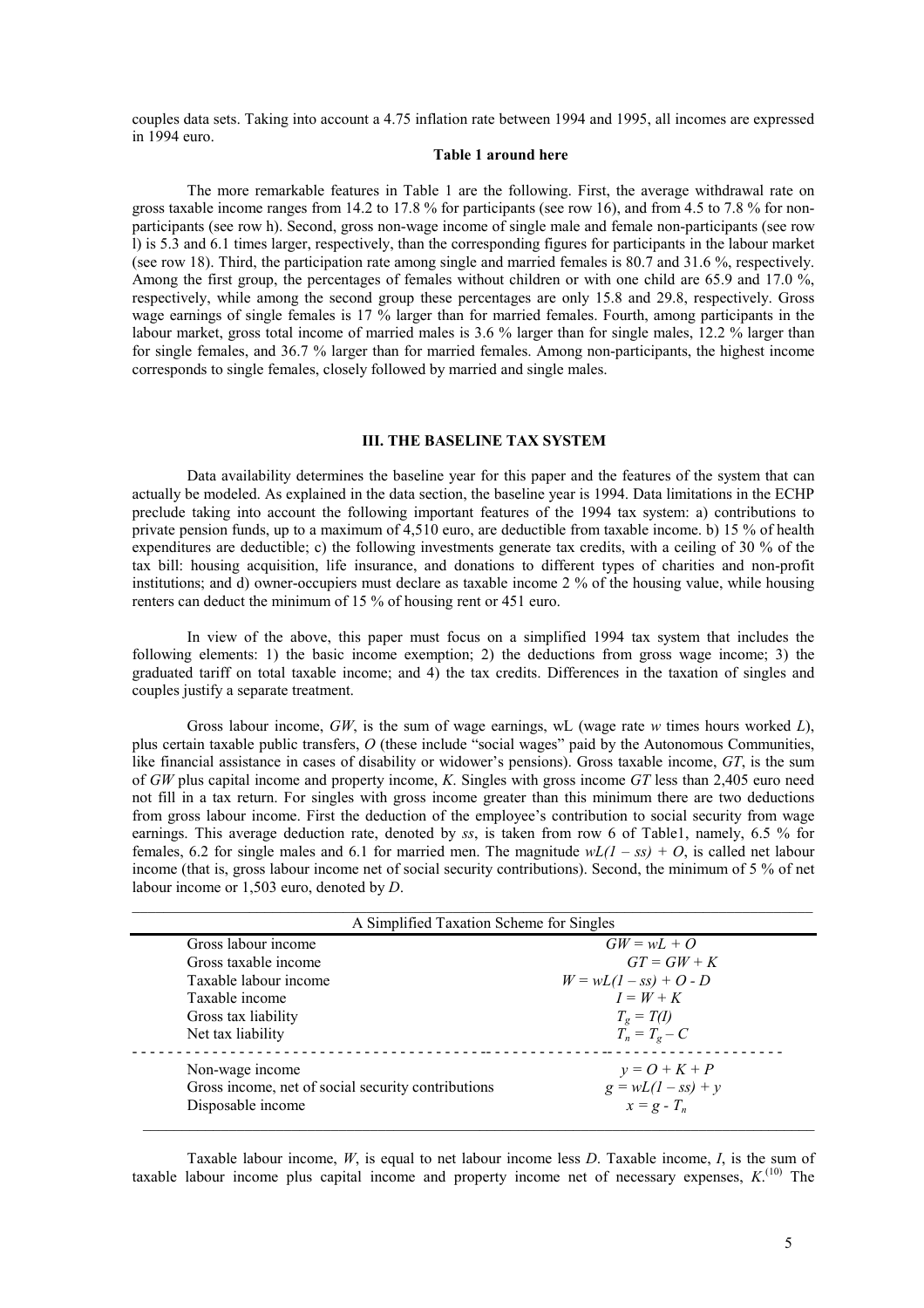graduated tariff for singles, which gives the gross tax liability  $T_g = T(I)$  for any taxable income *I*, is described below.

| Taxable Income, I | Gross Tax Liability, $T_{g}$  |
|-------------------|-------------------------------|
| I < 2,404         | 0                             |
| I < 6,010         | $(I - 2,404)$ 0.2             |
| I < 9,436         | $721 + (I - 6,010) 0.22$      |
| I < 14,484        | $1,475 + (I - 9,436) 0.245$   |
| I < 16,287        | $2,314 + (I - 14,484) 0.27$   |
| I < 19,713        | $3,239 + (I - 16,287) 0.3$    |
| I < 23,134        | $4,267 + (I - 19,7130) 0.32$  |
| I < 26,566        | $5,363 + (I - 23,134)$ 0.34   |
| I < 29,990        | $6,528 + (I - 26,566) 0.36$   |
| I < 33,416        | $7,761 + (I - 29,990) 0.38$   |
| I < 36,842        | $9,063 + (I - 33,416)$ 0.4    |
| I < 40,268        | $10,433 + (I - 36,842) 0.425$ |
| I < 43,694        | $11,889 + (I - 40,268) 0.45$  |
| I < 47,119        | $13,431 + (I - 43,694) 0.47$  |
| I < 50,545        | $15,041 + (I - 47,119) 0.49$  |
| I < 53,971        | $16,720 + (I - 50,545) 0.51$  |
| I < 57,397        | $18,467 + (I - 53,971) 0.535$ |
| I > 57,397        | $20,299 + (I - 57,397)$ 0.56  |

**1994 Graduated Tariff for Singles,**  $T_g = T(I)$ **, where** *I* **is measured in euro/year:** 

Finally, tax credits *C* include three components: a) 120 euro per child; b) day care expenses for children up to 3 years of age, which equals the minimum of 15 % of expenses or 150 euro;<sup>(11)</sup> and c) a credit meant to favor wage earners which depends on net wage income and capital income as follows. If the individual has:

- net labour income greater than 10,824 euro or capital income greater than 12,026 euro, then the tax credit is set equal to a minimum 151.5 euro

- net labour income less than 6,013 euro and capital income less than 12,026 euro, then the tax credit is set equal to a maximum 409 euro

 - net labour income between 6,013 and 10,824 euro, then the tax credit is computed according to the formula:  $409 \text{ euro} - 0.05$  (net wage income  $-6.013 \text{ euro}$ ).

Gross income net of social security contributions, *g*, is equal to wage earnings net of social security contributions,  $wL(1 - ss)$ , plus non-wage income  $y = O + K + P$  -where P denotes public transfers not subject to the income tax (see note 8). Once tax credits are taken into account in the computation of net tax liability, disposable income, *x*, is seen to be equal to gross income net of social security contributions, *g*, minus net tax liability,  $T_n$ .

Couples are allowed to choose between two options: to fill in two separate tax returns, or to fill in a joint tax return integrating the incomes of the spouses. In the first case, each spouse can claim half of the tax credit for dependent children. In the second case, the new features are the following. First, the minimum exempted gross income for couples is 4,810 euro. Second, the couple is allowed to deduct the minimum of 5 % of their aggregate net labour income or 1,503 euro, denoted by *D*. Third, the graduated tariff is adjusted as follows.

| Taxable Income, I | Gross Tax Liability, $T_{g}$ |
|-------------------|------------------------------|
| I < 4,808         | $\theta$                     |
| I < 12,020        | $(I - 4,808)$ 0.2            |
| I < 15,777        | $1,442 + (I - 12,020)$ 0.22  |
| I < 19,533        | $2,366 + (I - 15,777)$ 0.245 |
| I < 23,289        | $3,377 + (I - 19,533) 0.27$  |
| I < 27,045        | $4,504 + (I - 23,289) 0.3$   |
| I < 30,802        | $5,706 + (I - 27,045)$ 0.32  |

**1994 Graduated Tariff for Couples,**  $T_g = T(I)$ **, where** *I* **is measured in euro/year:**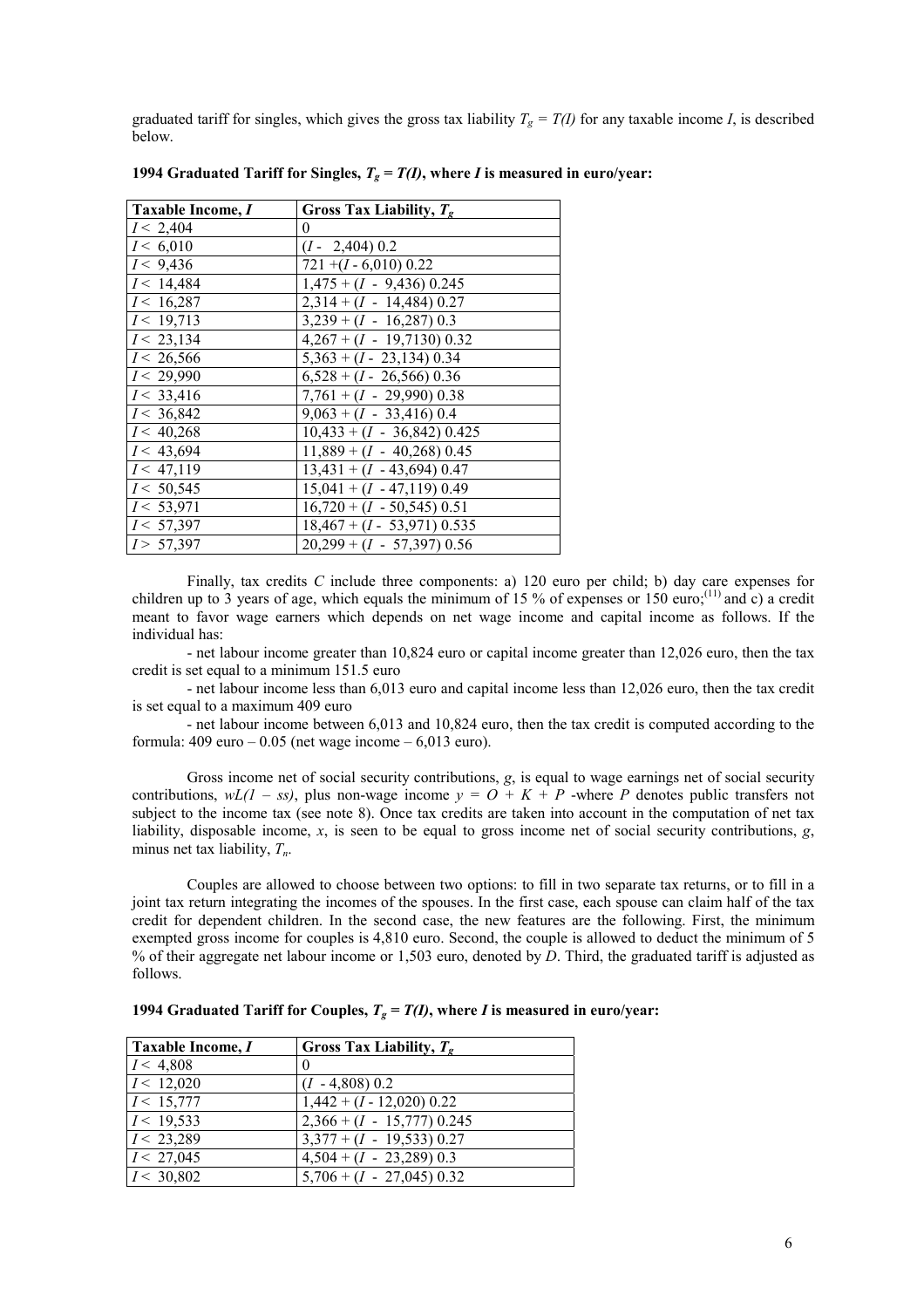| I < 34,558            | $6,983 + (I - 30,802) 0.34$              |
|-----------------------|------------------------------------------|
| I < 38,314            | $8,335 + (I - 34,558) 0.36$              |
| I < 42,071            | $9,763 + (I - 38,314) 0.38$              |
| I < 45,827            | $11,265 + (I - 42,071)$ 0.4              |
| I < 49,583            | $\overline{12,862} + (I - 45,827) 0.425$ |
| I < 53,340            | $14,552 + (I - 49,583) 0.45$             |
| $\overline{I}$ 57,096 | $16,317 + (I - 53,340)$ 0.47             |
| I < 60,852            | $18,158 + (I - 57,096)$ 0.49             |
| I < 66,111            | $20.074 + (I - 60,852) 0.51$             |
| I > 66,111            | $22,887 + (I - 66,111) 0.535$            |

# **IV. THE CONSTRUCTION OF A COLLECTIVE WORLD**

#### **IV. 1. Efficient Household Allocations**

The starting point of any collective model is the recognition that multi-person households consist of several individuals with preferences of their own. Together with singles, this paper focuses on one type of multi-person household, namely, couples consisting of two adults, each 25-55 years of age, with or without children under 16.

Both spouses are assumed to have preferences represented by the following well-behaved direct utility functions:

$$
u^{i} = v^{i} (c^{i}, l^{m}, l^{f}, d), i = m, f,
$$

where  $c^i$  is a Hicksian aggregate of private consumption goods consumed by agent *i*,  $l^i$  are leisure amounts, and *d* is a vector of household characteristics like the number of children and education level. Notice that public goods and consumption externalities are excluded from the model. However, the above utility functions allow for an externality with respect to the spouse's leisure.

Let *y* denote the household non-wage income that may include individual assignable non-wage incomes,  $y^m$  and  $y^f$ , and some component  $y^h$  that cannot be attributed to any of the spouses. Taking the private consumption good as the numeraire, the household budget constraint requires that household consumption *c*   $= c<sup>m</sup> + c<sup>f</sup>$  does not exceed the household disposable income:

$$
c \leq w^m L^m (1 - s s^m) + w^r L^r (1 - s s^r) + y - g(w^r, L^r, w^m, L^m, y, d)
$$

where  $w^i L^i$  (1 – ss<sup>i</sup>) is individual *i*'s wage earnings net of social security contributions, and  $\tau$  is the function that gives the household 1994 net tax liability depending on gross wage earnings, non-wage household income, and certain household characteristics (see Section III for details).

The distinctive feature of the collective approach is that, independently of the bargaining process in which the two individuals may be engaged in, household allocations of consumption and leisure are assumed to be (Pareto) efficient. That is, observable household allocations should be such that no individual's welfare can be increased without decreasing the welfare of the spouse. Formally, a household allocation  $(c^m, c^f, l^m, l^f)$ is efficient if it is the solution to the following utility maximization problem:

$$
\begin{aligned}\n\text{Max} \qquad & v^m \left( c^m, l^m, l^f, d \right) \\
& \{ c^m, c^f, l^m, l^f \} \\
\text{subject to} \qquad & v^f(c^f, l^f, l^m, d) \ge u^f \\
& c \le w^m L^m \left( 1 - \text{ss}^m \right) + w^f L^f (1 - \text{ss}^f) + y - g(w^m L^m, w^m L^m, y, d), \\
& l^i + L^i = 168, \, i = m, f,\n\end{aligned}
$$
\n
$$
(1)
$$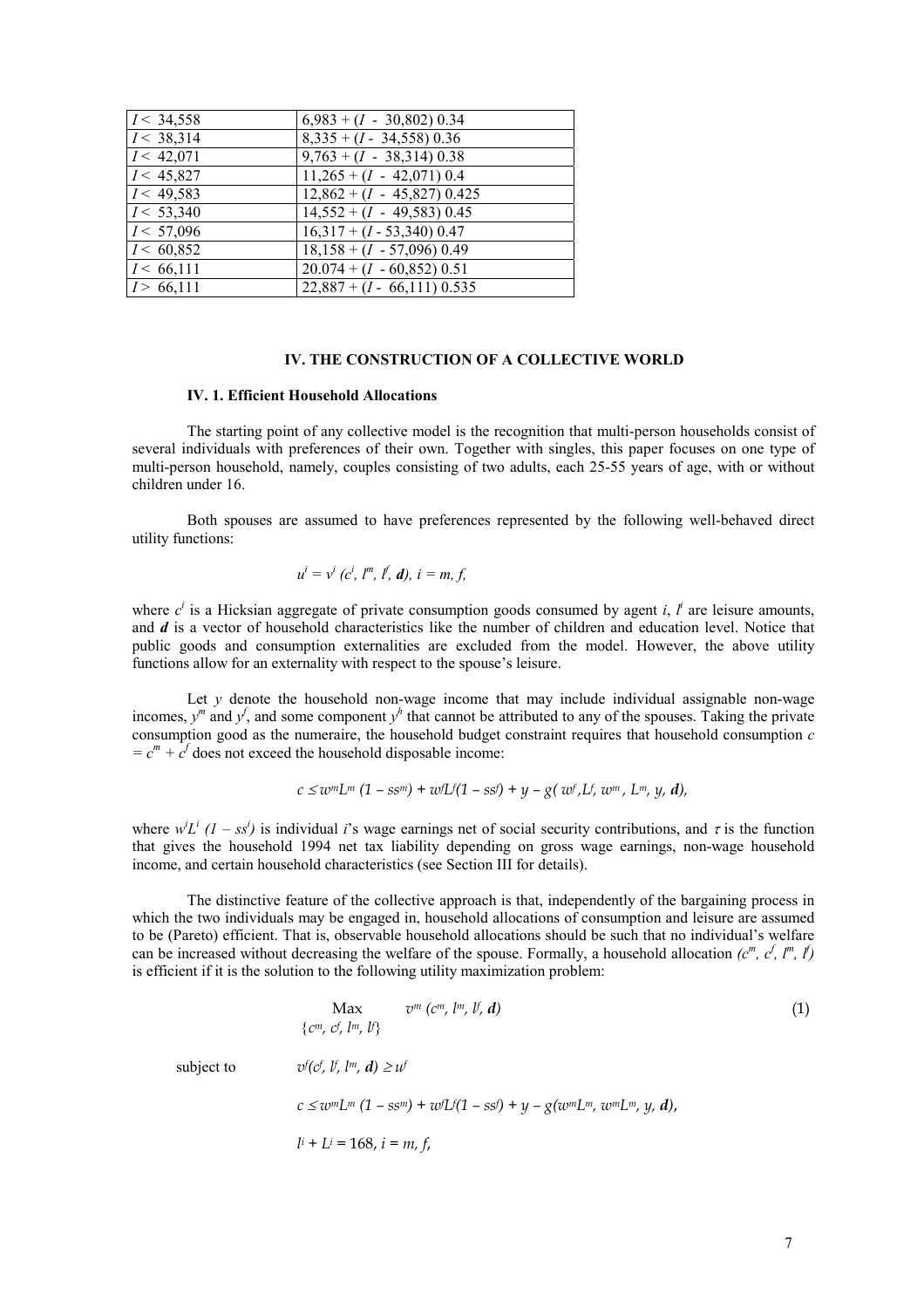where 168 is the maximum available number of hours per week, and  $u^f$  is some required utility level for individual f. Naturally, by varying  $u^f$  the set of efficient household allocations can be traced out.

An appropriate interpretation of  $u^f$  is that the variable represents female's bargaining power. In general, this bargaining power may depend on certain household characteristics, like the age difference between spouses, the wage earnings potential of both spouses, their non-wage incomes, and other factors. These variables are the so-called distribution factors referred to in the Introduction. Notice that changes in distribution factors will shift the bargaining power from one individual to his/her spouse, altering thereby the household decisions on consumption and leisure. In particular, as will be seen below, tax reforms may alter the earnings potential of both spouses; this may induce changes in individual f's bargaining power that, in turn, may affect labour supplies and the intra-household allocation of consumption and welfare.

# **IV. 2. Empirical Specification and Identification of the Collective Model**

To make the efficiency problem (1) empirically tractable, the individual utility functions are assumed to be of the following form  $(i = m, f \text{ and } i \neq j)$ :

$$
u^{i} = \beta_{c}^{i}(d) \ln(c^{i} - c^{i}(d)) + \beta_{i}^{i}(d) \ln(l^{i} - l^{i}(d)) + \delta(d) \ln(l^{i} - l^{i}(d)) \ln(l^{i} - l^{i}(d)).
$$
\n(2)

where  $\delta$  represents the cross leisure effect on the spouses' utilities. The presence of  $\delta$  means that we do not restrcit our attention to egoistic or caring agents. The preference parameters  $c^{i}(d)$  and  $l^{i}(d)$  capture subsistence or minimum consumption and leisure, and are assumed to depend on household characteristics. In particular, the parameter  $l^i(d)$  can be interpreted as the time needed to sleep and to perform essential domestic tasks which increase with the number of children.

As pointed out in the Introduction, the identification and estimation of such a collective model in the presence of non-participation in the labour market and a non-linear budget constraint is beyond the scope of this paper. Instead, the following approach is pursued.

In the first place, to simplify matters labour supply is treated as a discrete choice problem. That is, individuals are assumed to choose among a limited number of working hours. The advantage of this assumption is that econometric problems related to non-participation and the shape of the budget constraint can be conveniently dealt with. $(12)$ 

Nevertheless, even in this simplified context the following question must be addressed: how can the parameters  $c^i(d)$ ,  $l^i(d)$ ,  $\beta_c^i(d)$ ,  $\beta_l^i(d)$ , and  $\delta(d)$ ,  $i = m$ , f be identified given the mixed effects coming from individual preferences and the intra-household bargaining process reflected in  $u^f$ ? The solution to this fundamental problem amounts to the construction of a collective world that will be carried on in two stages.

In Stage 1, the following crucial assumption is made: apart from the leisure interaction term in equation (2), singles and married individuals in couples share the same preferences. In the discrete case the single's utility maximization problem can be written as follows. For each  $i = m$ , f:

subject to

$$
\begin{aligned}\n\text{Max} & \beta_c^i(d) \ln(c^i - c^i(d)) + \beta_l^i(d) \ln(l^i - l^i(d)) \\
\{c^i, l^i\} && \\
\text{subject to} & c^i \le w^i \text{Li} \ (1 - ss^i) + y^i - g(w^i \text{Li}, y^i, d), \\
& \text{Li} \in \mathcal{H}, \\
& l^i + \text{Li} = 168,\n\end{aligned} \tag{3}
$$

where  $y^i = O^i + K^i$  is the non-wage income of agent *i*, *h* is the function that gives the net tax liability (see Section III for a discussion), and  $\Psi$  is the set of alternatives among which individual *i* can choose his/her working hours.

This model can be estimated on data from the two samples of male and female singles discussed in Section II. Two remarks are in order. First, the estimation requires gross wages for all individuals. Thus, using information about their individual characteristics, standard techniques are used to predict non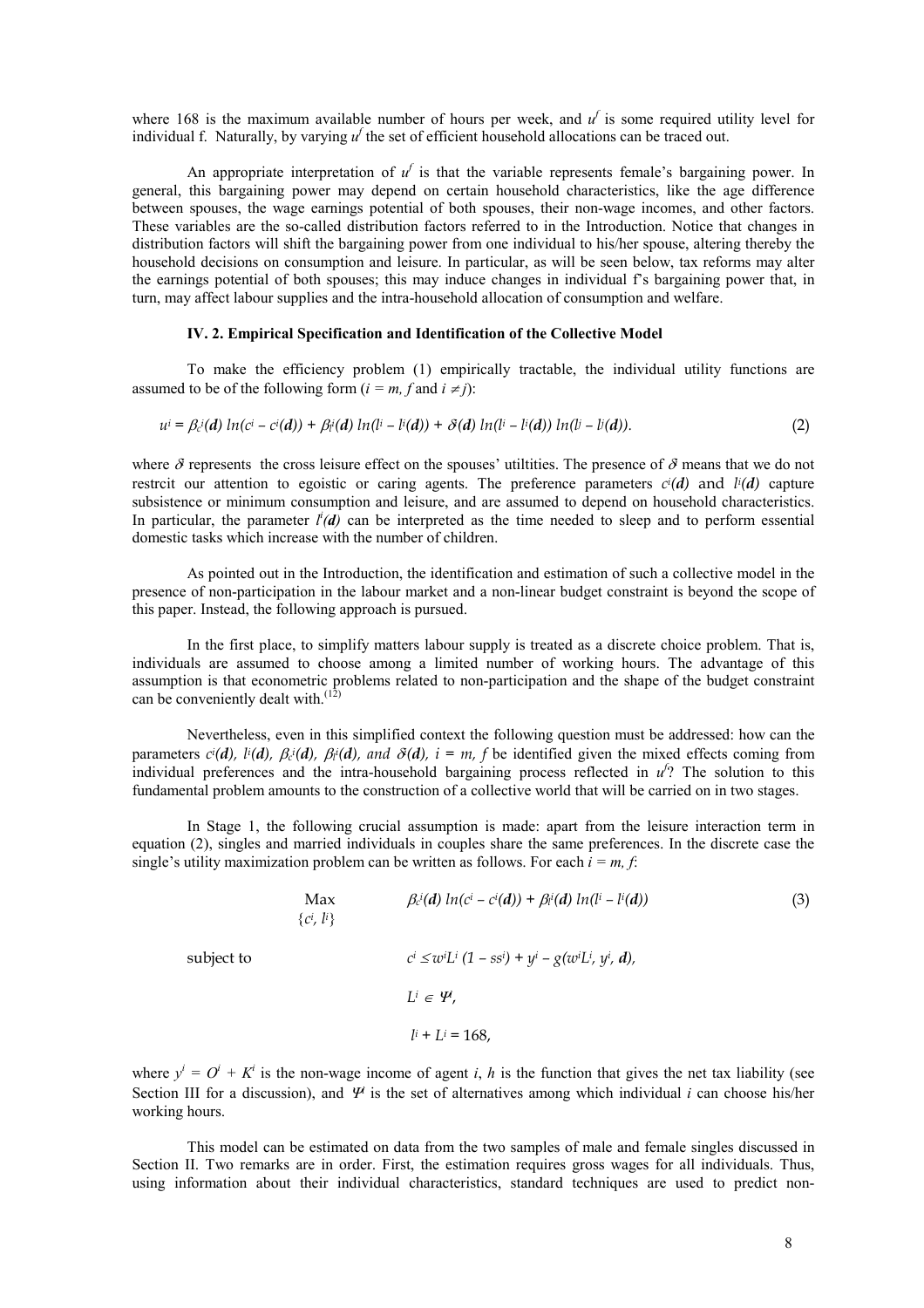participants' gross wages. Second, although in principle the minimum consumption and leisure terms *ci (d)* and  $li(d)$ ,  $i = m$ ,  $f$ , can be estimated from the data, for convenience they will be fixed according to the criteria explained in the next section. Thus, the outcome of Stage 1 consists of parameter estimates for  $\beta_c(d)$  and  $\beta_i^i(d)$ ,  $i = m, f$  (see Section V for the results).

For couples, the minimum consumption and leisure terms are also set equal for both males and females and are fixed according to the criteria explained in the next section. At this point, the leisure interaction terms  $\delta(d)$ , and the individual's f bargaining power  $u^f$  remain to be identified. For this purpose, a calibration exercise is performed in Stage  $2^{(13)}$ .

This stage consists of two rounds. In the first one, for each couple the parameters  $\partial^n$  and  $\partial$  are made equal,  $\partial^n = \partial \bar{\partial}$  and are allowed to vary in a grid of discrete choices denoted by  $\Delta$ . For each  $\delta$  in  $\Delta$ , a number of utility pairs  $(u_k^m(\delta), u_k(\delta))$ ,  $k = 1,..., K$ , in the utility possibility frontier is computed for each couple. The utility pair whose associated allocation of consumption and leisures best fit the observed labour supplies is selected. This choice determines an estimate of the power index of individual  $f$  –denoted by  $\mu$ depending on the given  $\delta$ . Finally, the  $\delta$  which provides the best fit to labour supplies is selected. The outcome of the first round is an optimal household allocation and an optimal power index  $\mu$  for each couple.

The power index thus calibrated is then regressed on the vector of demographic characteristics *d*, and a vector *z* of explanatory variables that are interpreted as distribution factors, that is, exogenous variables that may affect the bargaining process but not the preferences or the budget constraint. Using the estimated power index for each couple, in the second round the above algorithm is redesigned to provide optimal values for  $\partial^n$  and  $\partial$  in each couple. Finally, the leisure interaction terms thus calibrated are regressed on the vector of household characteristics, *d*.

The details of the first round are best explained in three steps for each couple. In Step 1, for each  $\partial^n$  $= \delta = \delta$  in  $\Delta$ , a number of utility pairs  $(u_k^m(\delta), u_k(\delta))$ ,  $k = 1,..., K$ , in the utility possibility frontier is determined as follows. First, let  $u_{min}f(\delta)$  and  $u_{max}f(\delta)$  be the minimum and maximum utility level that *f* can obtain, respectively, considering all labour supply combinations  $L^m \in \mathcal{V}^m$  and  $L^f \in \mathcal{V}^f$ , and all possible consumption shares between 0.1 and 0.9. Notice that these values will depend on the individual wages, the household non-labour income and demographic characteristics, and the tax system. Second, the *K* utility levels  $u_k f(\delta)$  are defined by

$$
u_k^{f}(\delta) = u_{min}^{f}(\delta) + (k-1) \left[ u_{max}^{f}(\delta) - u_{min}^{f}(\delta) \right] / (K-1), k = 1,..., K.
$$

Third, for each *k*, *m* maximizes his utility subject to the household budget constraint, *f*'s required utility level  $u_k$   $f(\delta)$ , and the labour supplies being in the choice set:

$$
\text{Max} \qquad v^{m} (c - c^{f}, l^{f}, l^{m}, d; \delta) \tag{4}
$$
\n
$$
\{c^{m}, c^{f}, l^{m}, l^{f}\}
$$
\n
$$
\text{subject to} \qquad v^{f}(c^{f}, l^{f}, l^{m}, d; \delta) \ge u_{k}(\delta),
$$
\n
$$
c \le w^{m} L^{m} (1 - s s^{m}) + w^{f} L^{f}(1 - s s^{f}) + y - g(w^{m} L^{m}, w^{m} L^{m}, y, d),
$$
\n
$$
L^{i} \in \mathcal{V}, i = m, f,
$$
\n
$$
l^{i} + L^{i} = 168, i = m, f.
$$
\n
$$
(4)
$$

For each *k*, this maximization procedure results in an efficient household allocation (c<sup>m</sup>(*k*,  $\delta$ ),  $c^{f}(k, \delta)$ , l<sup>m</sup>(*k*,  $\delta$ ),  $\mathcal{U}(k, \delta)$ , and a corresponding utility pair  $(u_k^m(\delta), u_k(\delta))$  in the utility possibility frontier. Denote the set of all those allocations by  $A(k, \delta)$ .

In Step 2, given  $\delta$ , select the allocation in  $A(k, \delta)$  which minimizes the criterion

$$
(l^m(k, \delta) - l^m)^2 + (l^f(k, \delta) - l^f)^2,
$$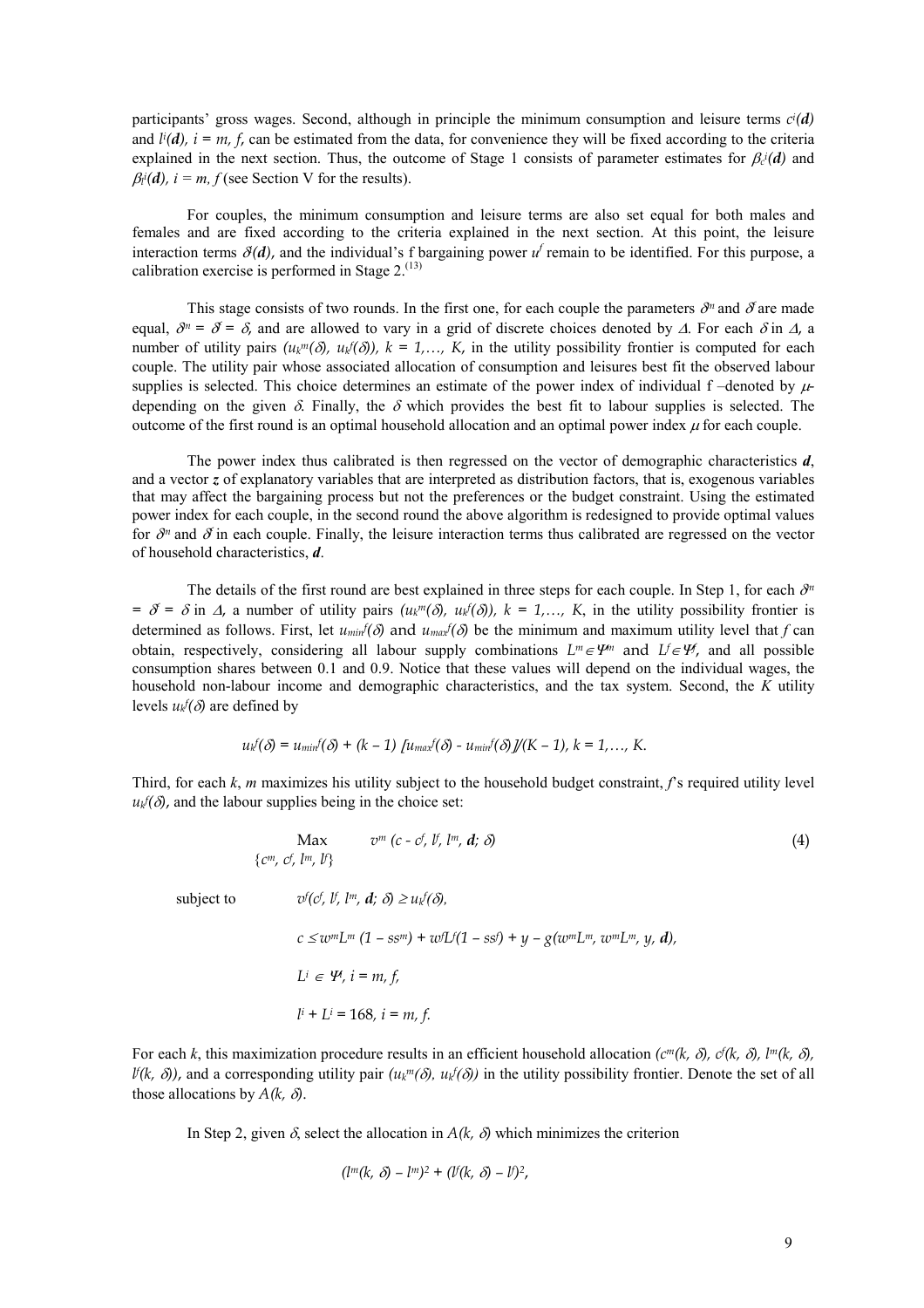where  $l^i$ ,  $i = m, f$ , is the individual *i*'s observed labour supply. Denote the corresponding value of *k* by  $k =$  $k(\delta)$ . An index for individual *f*'s bargaining power can be defined as

$$
\mu = k(\delta)/K = \mu(\delta).^{(14)}
$$

The more this index approaches 1, the closer the utility of individual f approaches  $u_{max}(\delta)$ , and hence the greater is her bargaining power.

In Step 3, for each couple choose the value of  $\delta$  in  $\Delta$  which minimizes the criterion

$$
(l^{m'}(\delta)-l^{m})^2+(l^{r}(\delta)-l^{r})^2,
$$

where  $l^{V}(\delta) = l^{V}(\delta)$ ,  $\delta$ ,  $i = m, f$ . This value of  $\delta$ , denoted by  $\delta^{*}$ , determines: (i) an allocation  $(c^{m^{*}}, c^{r^{*}}, l^{m^{*}}, l^{r^{*}})$ , where  $c^{i*} = c^{i}(k(\delta^*), \delta^*), l^{i*} = l^{i'}(\delta^*), i = m, f$ ; (ii) a power index  $\mu^* = \mu(\delta^*) = k(\delta^*)/K$ ; and (iii) a pair of utility functions with a common  $\delta^*$  parameter:  $u^i = \beta_c^i ln(c^i - c(d)) + \beta_l^i ln(l^i - l(d)) + \delta^* ln(l^m - l(d)) ln(l^r - l(d))$ .

The second round consists of 5 steps. In Step 1, the power index calibrated in the first round is regressed on the vector of demographic characteristics *d*, and a vector *z* of explanatory variables that are interpreted as distribution factors,  $\mu^* = \varphi(d, z)$ .

In Step 2, for each couple *j* let

$$
U_f^f = u_{min}f + \mu^* \mu_{max}f - u_{min}f
$$

where  $\mu^*$  is the estimated value of the female's power index. Then, for *each* ( $\delta^m$ ,  $\delta$ ) $\in \Delta^m$  x  $\Delta^f$  solve the problem

Max  $v^m$  ( $c^m$ ,  $b^r$ ,  $l^m$ ,  $d^r$ ,  $\partial^n$ ) (5) *cm, cf , lm, lf* subject to  $f(c, \, l^f, \, l^m, \, d; \, \delta) \geq u_j f,$  $c \leq w^m L^m (1 - s s^m) + w^f L^f (1 - s s^f) + y - g(w^m L^m, w^m L^m, y, d)$  $L^i \in \mathcal{H}, i = m, f$  *li*  $i + Li = 168$ ,  $i = m, f$ .

This results in an allocation  $(c^m(\partial^n, \partial), c^f(\partial^n, \partial), l^m(\partial^n, \partial), l^f(\partial^n, \partial))$ . Denote the set of all those allocations by  $A(\delta^n, \delta)$ .

In Step 3, choose the allocation in  $A(\partial^n, \partial)$  which minimizes the criterion

$$
(l^m(\delta^n, \delta) - l^m)^2 + (l^f(\delta^n, \delta) - l^f)^2,
$$

where, as before,  $l^i$ ,  $i = m$ ,  $f$ , is the individual *i*'s observed labour supply. The parameters  $(\partial^n, \partial)$  thus calibrated for each couple are regressed on the vector *d* of household characteristics. Estimated parameters, say  $\partial^n(d)$  and  $\partial(d)$  close round two.

#### **IV. 3. A Summary**

In brief, the construction of a collective world for the Spanish economy proceeds as follows. First, in Stage 1 the subsistence parameters  $c^m(d) = c^f(d) = c(d)$  and  $l^m(d)$ ,  $l^f(d)$  are fixed, while the parameters  $\beta_c^i(d)$ and  $\beta_i^i(d)$ ,  $i = m$ , f are estimated using the samples of female and male singles. Second, in Stage 2 the subsistence parameters for couples are similarly fixed, while the female's bargaining power index  $\mu = \varphi(d, z)$ is obtained via the first round calibration and the subsequent estimation of the calibrated power indices.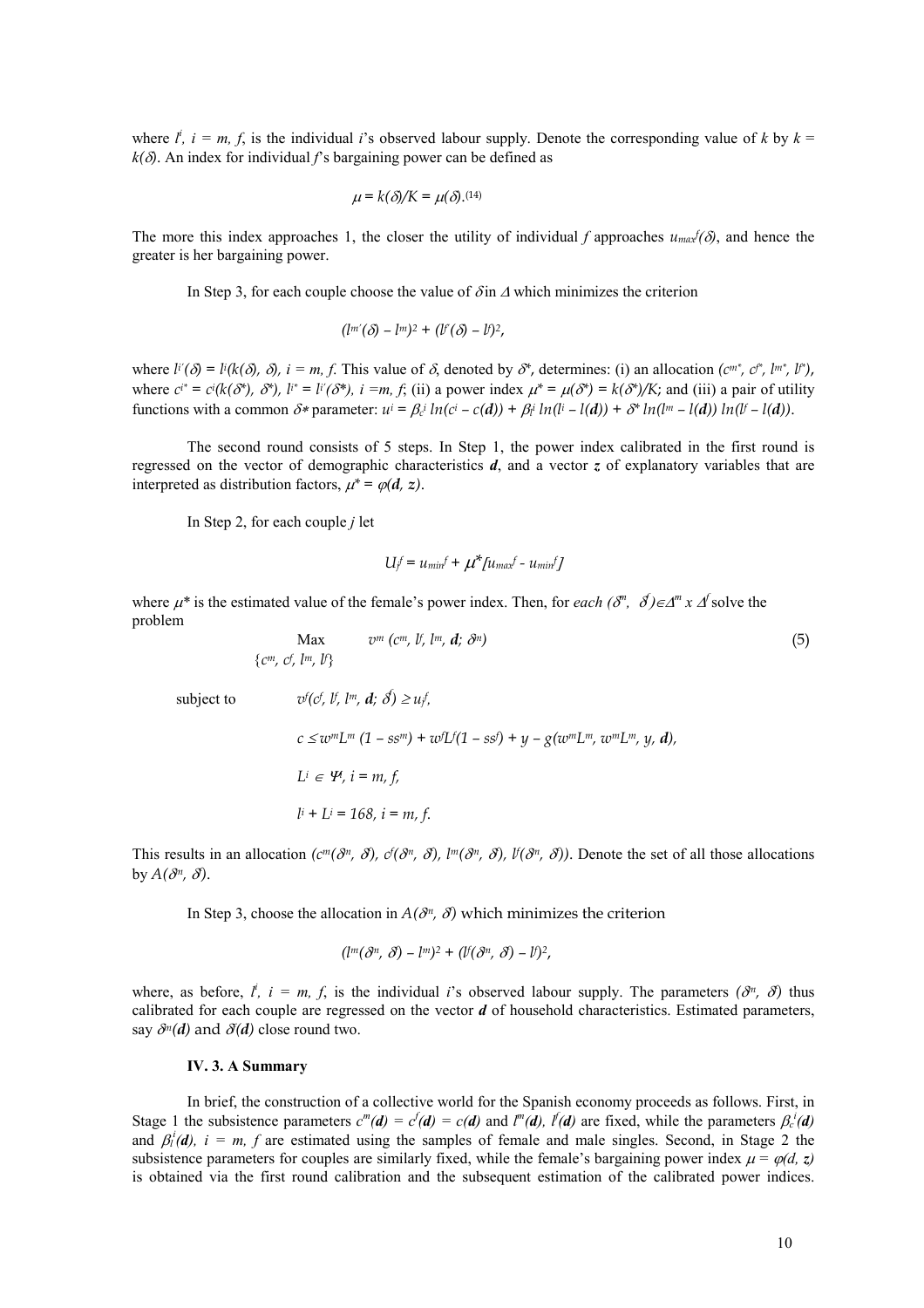Third, the parameters  $\delta(\mathbf{d})$ ,  $i = m$ ,  $f$  are obtained via the second round calibration and the subsequent estimation of these leisure interaction terms as a function of household characteristics. Finally, using the parameters thus identified, the collective world is constructed by taking the set of Spanish couples and replacing the observed labour supplies by the "collectively" determined labour supplies.

This data set obtained by means of a fully deterministic collective model is the one that, in principle, should be used in Section VI to estimate a unitary model of the household. In practice, the estimation of the calibrated leisure interaction terms leads to bad predictions of the hours worked by both males and females. Therefore, the data set used in the estimation of the unitary model in this version of the paper is the one resulting from the estimation of the female power index and the calibrated leisure interaction terms, which provide very good predictions of the hours worked by all individuals. This data set constitutes the baseline for the evaluation of the 1999 tax reform in Section VII.

# **V. ESTIMATION RESULTS**

## **V. 1. The Singles Model**

Table 2 contains descriptive statistics for singles about age, education, marital status, number of children, region of residence, and labour participation. Figures 1 describes in more detail the distribution of observed labour supplies for females and males, respectively

# **Table 2 and Figure 1 around here**

It should be stressed that the relative small samples for singles in the Spanish case limits the applicability of the project's approach in this country.

# **V. 1. 1. Missing Wages**

As can be seen in Table 2, approximately 20 % of both males and females do not participate in the labour market. In order to impute missing wages to non-participants, a log wage equation has been estimated separately for male and female participants. Heckman's two step estimation procedure was applied (see, for instance, Greene, 1997). However, the null hypothesis of no sample selection could not be rejected. Therefore, wages were simply estimated by means of OLS. Regression results and wage predictions are presented in Table 3.

#### **Table 3 around here**

The age variables are significant for both males and females. To have a secondary education and, above all, a College education has a positive impact on wages. To live in Madrid has a positive but barely significant effect on wages. The presence of children has a negative but insignificant effect on female wages. The adjusted  $R^2$  is 0.39 and 0.09 for males and females, respectively. As expected, predicted wages have a lower variance than actual wages. Actual and predicted wages for participants are slightly greater for females. Predicted wages for non-participants, especially for females, are lower than wages for participants.

# **V. 1. 2. Marginal Propensities**

As explained in the previous section, the identification of the collective model parameters is achieved in two stages. In stage 1, the marginal propensities for consumption and leisure for both males and females,  $\beta_c(d)$  and  $\beta_i(d)$ ,  $i = m, f$ , respectively, where *d* is a vector of demographic characteristics, are estimated from the corresponding samples for singles.

Singles  $i = m$ , f are assumed to solve the utility maximization problem in (3):

$$
\begin{array}{ll}\text{Max} & \beta_c^i(\boldsymbol{d}) \ln(c^i - c^i(\boldsymbol{d})) + \beta_l^i(\boldsymbol{d}) \ln(l^i - l^i(\boldsymbol{d}))\\ \{c^i, l^i\}\end{array}
$$

subject to

 $L^i$   $(1 - ss^i) + y^i - g(w^i L^i, y^i, d)$ ,

 $L^i \in \mathcal{H},$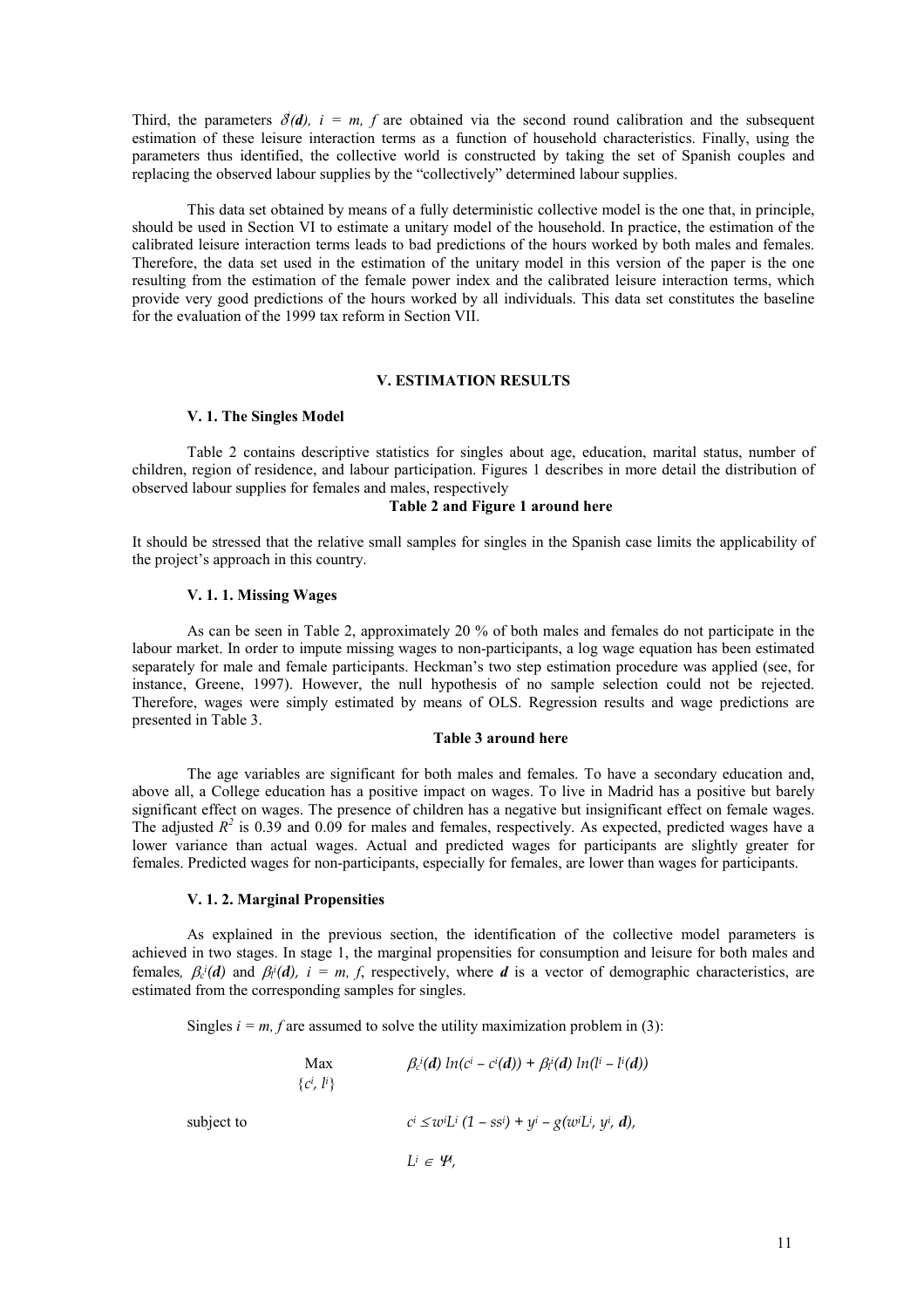#### *li*  $+ L^i = 168$ ,

where  $c^{i}(d)$  and  $l^{i}(d)$  are parameters denoting minimum subsistence consumption and leisure, respectively. We do not impose the constraint  $\beta_c^i + \beta_l^i = 1$  in the estimation, but check that the estimates are positive, which allows a posteriori to rescale the utility function by  $\beta_c^i + \beta_l^i$ . According to the budget constraint, consumption is required to be less than or equal to disposable income under the simplified 1994 personal tax system which is possible to model given the available information in the ECHP (see Section III for details). Disposable income is equal to wage income net of social security contributions,  $w^i L^i$  ( $1 - ss^i$ ), plus non-wage income,  $y^i$  – including capital income, property income, and public transfers subject and not subject to the personal taxless net tax liability after all deductions and credits are taken into account,  $T_n = g(w^i L^i, y^i, d)$ . It is assumed that the set  $\mathcal{V}$  consists of 5 discrete choices for hours worked per week,  $L^i$ ,  $i = m, f$ , according to the following scheme  $(15)$ :

| <b>Discretization of Weekly Working Hours</b> |                        |                 |                      |
|-----------------------------------------------|------------------------|-----------------|----------------------|
|                                               | <b>Female Choices:</b> |                 | <b>Male Choices:</b> |
| <b>Observed</b>                               | <b>Assumed</b>         | <b>Observed</b> | <b>Assumed</b>       |
| $0 - 14$                                      |                        | $0 - 14$        | 0                    |
| $15 - 25$                                     | 20                     | $15 - 24$       | 20                   |
| $26 - 35$                                     | 30                     | $25 - 34$       | 30                   |
| $36 - 44$                                     | 40                     | $35 - 44$       | 40                   |
| 45 and more                                   | 50                     | 45 and more     | 50                   |

For estimation, and skipping the indices for male and female preferences to keep notation simple, the utility derived by individual *j* at the *h*-th labour supply choice is given by:

$$
u_{jh} = \beta_c(\boldsymbol{d}_i)ln(c_{ih} - c(\boldsymbol{d}_i)) + \beta_l(\boldsymbol{d}_i)ln(l_{ih} - l(\boldsymbol{d}_i)) + \varepsilon_{ih},
$$

where  $\varepsilon_{ih}$  is an individual unobserved heterogeneity preference component independently and identically distributed with type I extreme value distribution.

Although the minimum consumption and leisure can be estimated in principle, we chose to calibrate them. In order not to produce infinite disutility, the minimum consumption is calibrated as the lowest disposable income over all possible labour supplies in the sample minus 2. The latter number was obtained by a grid search for the value that maximizes the likelihood. The minimum amount of time for sleeping and domestic tasks is fixed at  $l^m(d) = 80$  and  $l^f(d) = 87$  hours per week for males and females, respectively.

For the estimation of the preference parameters we use a multinomial logit model with mass points on the consumption coefficients in order to account for unobserved heterogeneity (see Hoynes, 1996). Thus, preference parameters are assumed to be of the following form:

and

$$
\beta_c(\boldsymbol{d}_j) = \theta_j + \beta'_{c1}\boldsymbol{d}_j,
$$
  

$$
\beta_l(\boldsymbol{d}_j) = \beta_{l0} + \beta'_{l1}\boldsymbol{d}_j.
$$

In the empirical exercise it is assumed that  $\theta_i$  can only take two values,  $\theta_1$  and  $\theta_2$ , with probabilities  $p^1$  and  $p^2$  $I = I - p<sup>1</sup>$ . A higher value for the mass point or regime  $\theta_j$  implies a larger marginal propensity to consume, and hence a larger work effort. Both mass points  $\theta$  and the associated probabilities are estimated by maximum likelihood techniques. The probability that individual *i* makes choice *k* consists of two parts, each associated with one value of the heterogeneity factor:

$$
p^1
$$
 (exp  $(x'_{ik}\beta(\theta_1))/\sum_j exp(x'_{ij}\beta(\theta_1)) + p^2 (exp(x'_{ik}\beta(\theta_2))/\sum_j exp(x'_{ij}\beta(\theta_2)),$ 

where  $x'_{ik}\beta(\theta_a)$  is shorthand notation for the vector preference factors  $\theta_a$  appearing in the marginal propensity to consume  $\beta_a(\mathbf{d}_i)$ ,  $a = 1, 2$ . The likelihood function to be maximized equals:

$$
log LD = \Sigma_{i}\Sigma_{j}\Sigma_{a}p^{a} (exp (\mathbf{x}'_{ik}\beta(\theta_{a}))/\Sigma_{j} exp (\mathbf{x}'_{ij}\beta(\theta_{a})),
$$
\n(4)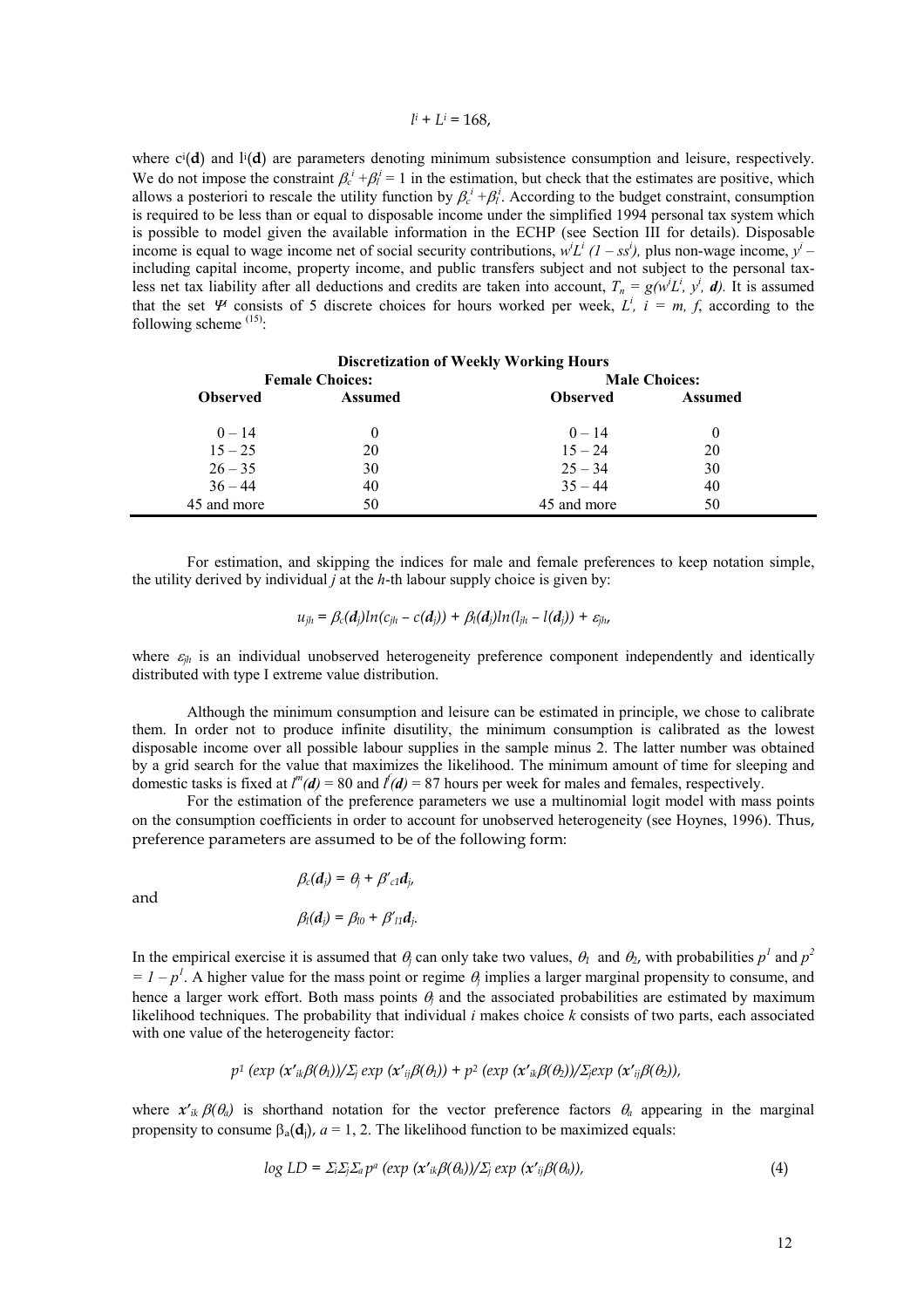and results in an estimated coefficients vector  $(\theta_1, \theta_2, \beta'_c, \beta_{l0}, \beta'_{l1})$ , the mass points and the probabilities  $p^1$ and  $p^2 = 1 - p^1$ . In order to ensure that that the probabilities do lie between 0 and 1,  $p^1$  and  $p^2$  are replaced by the expressions *exp* (*m*)/(1 + *exp* (*m*)) and  $1 - exp(m)/(1 + exp(m))$ , respectively, where the scalar *m* is estimated.

Maximum likelihood estimation results based on (4) for two mass points for single males and females are reported in Table 4. The last row in each panel shows the log likelihood value obtained with the multinomial logit model without allowing for unobserved heterogeneity. The improvement when allowing for unobserved heterogeneity is large in both cases. However, moving from two to three mass points does not improve the log likelihood at all. On the other hand, in the computation of the optimal predicted labour supply of each single in the sample, for each individual we choose the regime or mass point which gives the best prediction. The estimated probabilities (which result from the estimation procedure) and the frequencies (which correspond to the regime which gives the best labour supply prediction) for both regimes are as follows:

|          | <b>MALES</b>     |      | <b>FEMALES</b>      |  |
|----------|------------------|------|---------------------|--|
|          | Est. Prob. Freq. |      | Est. Prob.<br>Freq. |  |
| Regime 1 | 0.28             | 0.25 | 0.67<br>0.64        |  |
| Regime 2 | 0.72             | 0.75 | 0.33<br>0.36        |  |

Although regime 1 appears to be chosen slightly too often, the regime frequencies obtained are very close to the estimated probabilities.

# **Table 4 around here**

The interpretation of the coefficients in Table 4 is not easy. However, the normalized marginal propensities to consume and to demand leisure are shown in Table 5. They are practically identical for males and females. Using these propensities, price and wage elasticities at observed hours are computed by linearising the budget constraint at those points. The results are given in Table 6. The mean price elasticity is almost – 1 for both males and females. The mean wage elasticity is slightly larger for females for whom it reaches the value 0.11. Mean income elasticities are very similar for males and females. It is large for consumption and, in absolute value, even larger for labour. In all four cases, the range of variation of the estimated elasticities in the sample is large.

# **Table 5 and 6 around here**

Finally, Table 7 presents the cross tabulation of predicted hours worked (columns) against observed worked hours. The observed marginal distributions of hours worked are fairly accurately reproduced, except for all persons working 50 hours who are predicted to work the usual 40 hours per week. Non-participants are very well predicted indeed. In all, 63 and 69 % of all male and female cases, respectively, are well predicted by the model.

# **V. 2. The Construction of the Collective World**

Table 8 contains descriptive statistics for singles about age, education, number of children, region of residence, and labour participation. Figure 2 describes in more detail the distribution of observed labour supplies for females and males, respectively.

# **Table 8 and Figure 2 around here**

#### **V. 2. 1. Missing Wages**

As can be seen in Table 8, 15 and 68 % of married males and females, respectively, do not participate in the labour market. In order to impute wages to non-participants, wage equations are estimated separately for male and female participants. However, in the couples' context a difficulty must be confronted: to deal with the selectivity issue, a participation model based on the collective framework would have to be built. Fortunately, there is a more straightforward alternative, namely, to apply Lewbel's (2000) estimation method that does not require the specification of the selection mechanism. Thus, this method (in its simplest form) is used here for wives, whose participation rate is very low. For men, whose selectivity problem is much less severe, the OLS predictions are more accurate than those based on the Lewbel estimator. Regression results and wage predictions are presented in Table  $9<sup>(16)</sup>$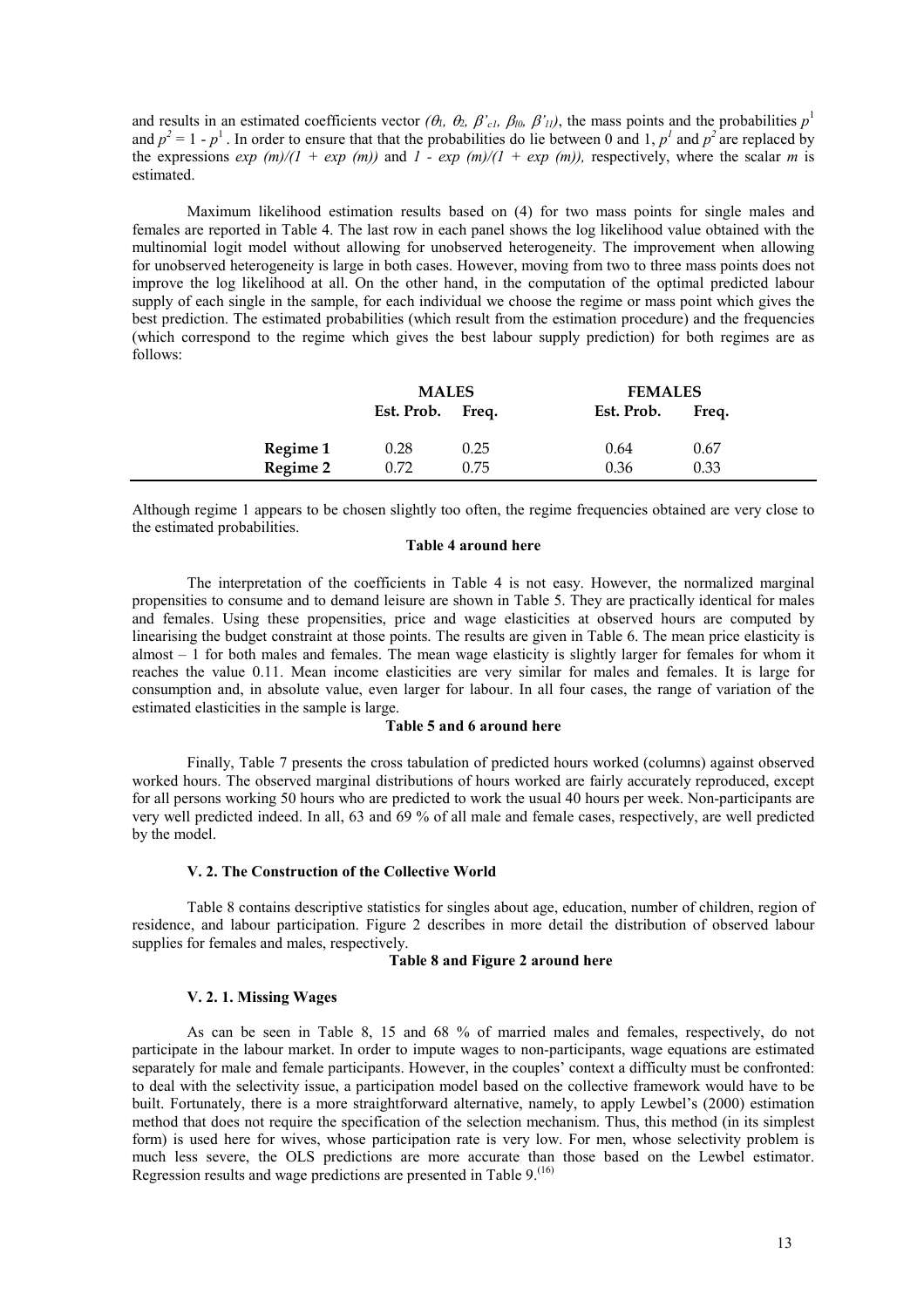#### **Table 9 around here**

For males, the greater the age or the educational level, and to live in Madrid has a significant positive effect on wages. For females, the age variable has a positive but decreasing effect on wages; to have a College degree and to live in Madrid has a positive effect, and to have children has a negative effect on wages. The latter effect might be due to the depreciation of female's human capital in periods out of the labour market caused by child-care. As expected, predicted wages have again a lower variance than actual wages. Actual, but not predicted wages are slightly higher for males. Both male and female non-participants are predicted to have a lower wage than participants.

# **V. 2. 2. Preference Parameters**

As indicated in Section IV, it is assumed that a person, once married, retains the preferences for consumption and leisure he/she had when single, but with an interaction term in log leisures added. That is, the spouses preferences,  $i = m, f$ , are given by

$$
u^{i} = \beta_{c}(d) \ln(c^{i} - c^{i}(d)) + \beta_{i}(d) \ln(l^{i} - l^{i}(d)) + \delta(d) \ln(l^{i} - l^{i}(d)) \ln(l^{j} - l^{j}(d)),
$$

where the parameters  $\beta_c(d)$  and  $\beta_f(d)$  have been estimated in the first stage of the identification process (see Section V. 1. 2).

For couples, it is assumed that the set of discrete choices for hours worked per week is somewhat wider than for singles:

# **Discretization of Weekly Working Hours**

| <b>Female and Male Choices:</b> |         |  |
|---------------------------------|---------|--|
| <b>Observed</b>                 | Assumed |  |
| $0 - 9$                         |         |  |
| $10 - 19$                       | 10      |  |
| $20 - 29$                       | 20      |  |
| $30 - 39$                       | 30      |  |
| $40 - 49$                       | 40      |  |
| $50 - 59$                       | 50      |  |
| 60 and more                     | 60      |  |

In the second stage of the identification process, the parameters  $c^i(d)$ ,  $\bar{b}(d)$ ,  $\bar{d}(d)$ ,  $i = m_i f$ , and individual *f*'s power index must be identified. The minimum subsistence parameters are fixed taking into account the impact of children on both time use and consumption. The final choices are the following.

The minimum amount of time for sleeping and domestic tasks for males is fixed at  $l^m(d) = 82$  hours per week, plus 4 hours if there is any child between 0 and 3 years of age, and 2 hours if there is any child between 4 and 15 years of age. For females,  $l/d = 88$  hours per week, plus 9 hours if there is any child between 0 and 3 years of age, and 7 hours if there is any child between 4 and 15 years of age. Since in Spain there is no a Time Use Survey available, these figures have been borrowed from the Italian survey.

The minimum consumption is assumed to be the same for males and females,  $c^m(d) = c^f(d)$ *medi – c0*, where *medi* is the minimum equivalent disposable income over the sample under the 1994 tax system and the discretization of weekly working hours already described, and  $c_0$  is a parameter which is taken to be 2. Equivalent disposable income, *edi*, is the result of applying an equivalence scale to household disposable income, *di*. Following Buhmann *et al.* (1988) and Coulter *et al.* (1992a, b), for each household *j* of size m equivalised disposable income is defined by

$$
edi_j(\lambda) = di_j/(m_j)\lambda, \lambda \in [0,1].
$$

When  $\lambda = 0$ , equivalised income coincides with original household income, while if  $\lambda = 1$ , it becomes *per capita* household income. Taking a single adult as the reference type, the expression  $(m_i)^{\lambda}$  can be interpreted as the number of equivalent adults in a household of size  $m_i$ . Thus, the greater the equivalence elasticity  $\lambda$ , the smaller the economies of scale in consumption or, in other words, the larger the number of equivalent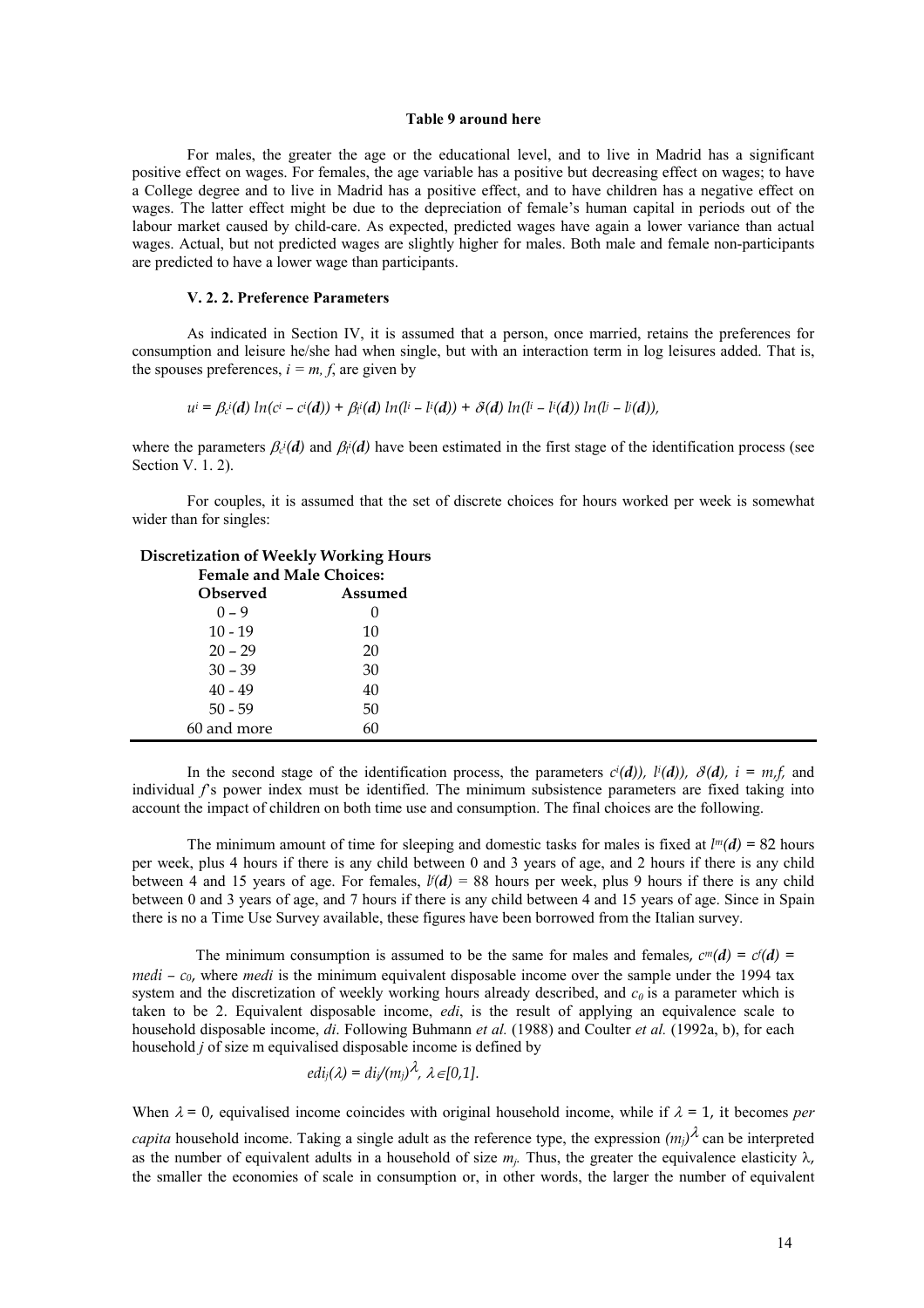adults. In this paper,  $\lambda$  is taken to be equal to 0.5 (for the use of this value in international comparisons of income inequality, see Atkinson *et al.*, 1995).

As explained in Section IV, the identification of the parameters  $\delta(\mathbf{d})$ ,  $i = m, f$ , and individual f's power index is accomplished in two rounds. In round 1, the parameters  $\delta_j^m$  and  $\delta_j^f$  for each couple  $j = 1, ..., J$ are made equal, so that  $\delta_j^m = \delta_j f = \delta_j$ . For each couple, the value of  $\delta_j$  is allowed to vary in a grid  $\Delta = \{-6, -10\}$ 5.5,…, 5.5, 6}. For each  $\delta_j$  in  $\Delta$ , the solution to the efficiency problem (4) determines a set of efficient allocations  $A(k, \delta)$  along  $k = 1, \ldots, 50$  points in the efficient possibility frontier. For each  $\delta$ , the efficient allocation that minimizes the difference between predicted and actual weekly leisure hours is selected. An outcome of this procedure is f's power index  $\mu = \mu(\delta)$ . Finally, the  $\delta$  in  $\Delta$  that minimizes the difference between predicted and actual weekly leisure hours is selected. For each couple, denote this calibrated value by  $\delta_i^*$ . The corresponding power index is denoted by  $\mu^* = \mu(\delta_i^*)$ . The cross tabulation of the parameters  $\delta^*$ and  $\mu^*$  and female participation in the labour market are described in Table 10.

#### **Table 10 around here**

More than 50 % of all females have a power index below 0.5, and on average  $\mu^*$  equals 0.42. Less than 10 % of the population has a negative leisure interaction term, and on average  $\delta^*$  is equal to 0.65. The situation is very different in couples where the female participates. In this case, not surprisingly, on average  $\delta^*$  is close to zero (0.05). If the leisures of the spouses weakly enter into their utility functions, then females (and possibly males too) would tend to actively participate in the labour market. Perhaps more surprisingly, in this case the bargaining power shifts in favor of males. The opposite is the case when women do not participate, a majority situation in Spain and other Southern European countries: the average *\** is close to 1 (0.93), the spouses enjoy each others' leisures, and  $\mu^*$  becomes 0.45.

The cross tabulation of predicted hours worked (columns) against observed hours worked (rows) are presented in Table 11. The calibration of the parameters  $\mu^*$  and  $\delta^*$  is very successful: the labour supplies of 943 males and 936 females in 975 couples, or 96.7 and 96.0 %, respectively, are correctly predicted by the model.

#### **Table 11 around here**

Round 2 begins by regressing a logistic transformation the power index  $\mu_j^*$  on a vector *d* of demographic characteristics and a vector **z** of explanatory variables interpreted as distribution factors. These variables capture the way in which the tax benefit system influences the relative earning power of the spouses. If these turn out to contribute significantly to the prediction of the power index, they will allow us to describe changes in the power index induced by tax reforms. Three distribution factors are included: (i) the difference between the male minus the female age, denoted by *dage*; (ii) the logarithm of the difference between the female's and the male's non-labour incomes, denoted by lndif, and (iii) the ratio of the female's to the male's marginal contribution to the household's earnings when switching from nonparticipation in the labour market to working 40 hours per week, denoted by *mgcontr*. More specifically, this variable is defined as follows. Let  $p_f^k$  and  $p_m^k$  denote the observed sample frequencies of (discretised) weekly labour supplies  $h^k$  of wives and husbands, respectively. Denote  $R_{mk}^{n}$  the household disposable income when the husband works  $h^k$  hours and the wife works  $h^k$  hours. Variable *yf*40 is defined as:  $k \sim$ <sup>*f40*</sup>

$$
yf40 = \sum_{k} p_{m}^{k} (R_{mk}^{f40} - R_{mk}^{f0})
$$

that measures the expected increase in the household disposable income it the wife switches form 0 to 40 hours, the expectation being taken over the male hours distribution. Defining *ym*40 similarly, we consider the ratio *mgcontr = yf*40/*ym*40. Table 12 gives summary statistics for these variables, and shows that there is important variation across households there.

#### **Table 12 around here**

The results of the regression are reported in Table 13. The demographic variables are not significant. As far as the distribution factors are concerned, the age and the non-labour incomes differences are not significant, but the higher the female's marginal contribution to household earnings, the higher is her power index. This provides an interesting new avenue, absent in the unitary model, for policy analysis and, in particular, tax reforms: as long as tax reforms differentially affect the spouses' marginal contribution to household earnings, the female's power index, and hence both spouses behaviour will be affected.

# **Table 13 around here**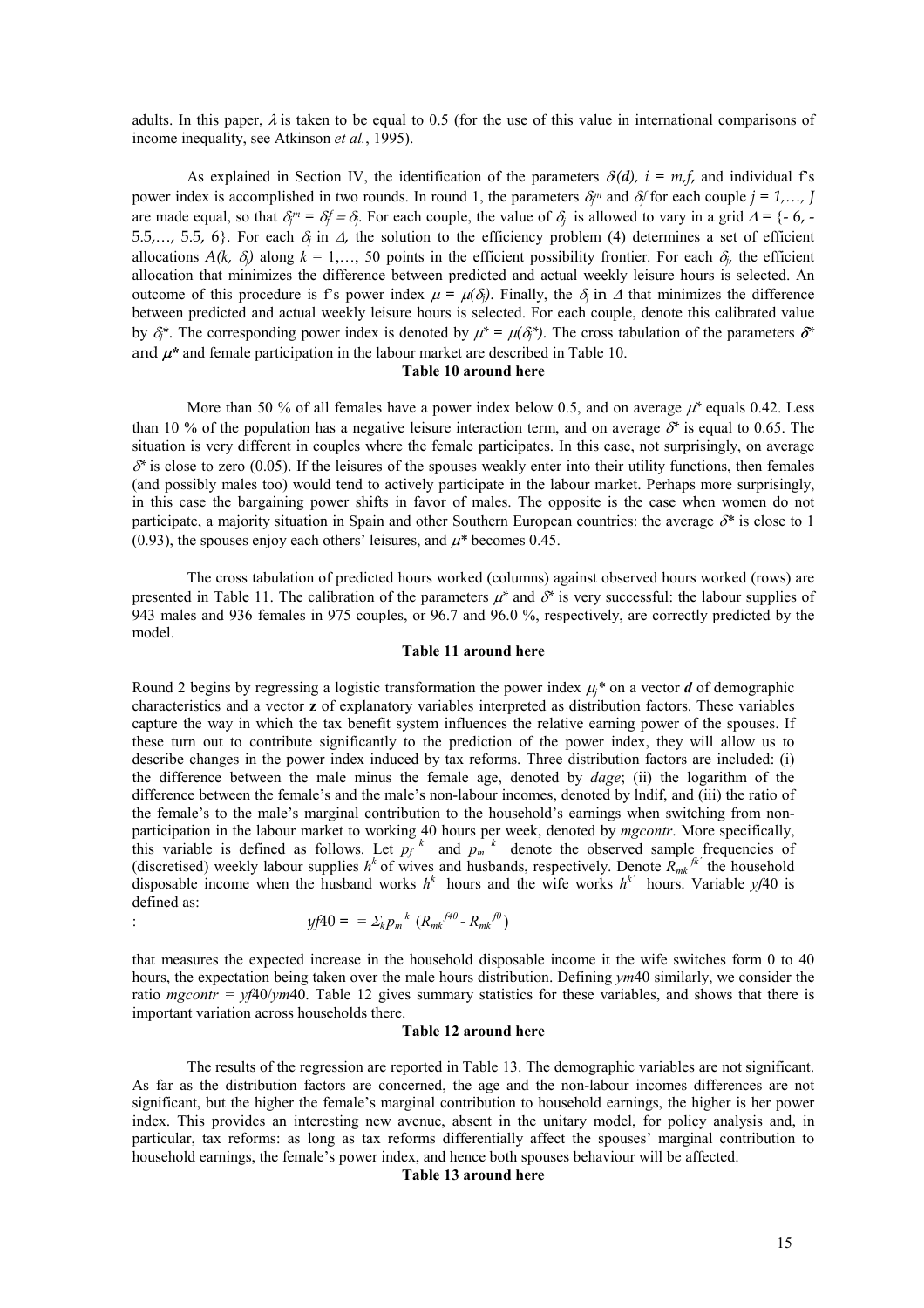In the next step, using the estimated power index  $\mu_i$ , for individual f in each couple j, a pair of interaction leisure terms  $(\partial^n_j, \partial^j_j)$  is selected in the set  $\Delta^m \times \Delta^f$ , where  $\Delta^m = \Delta^f = \Delta = \{-3, -2.5, \dots, 2.5, 3\}.$ First, for each  $\delta_j$  in  $\Delta^m$ , a utility reservation value  $u_j(\delta_j)$  which best reflects f's estimated bargaining power  $\mu_j$  is selected. Then, the solution to the efficiency problem (5) determines a set of household allocations  $A(\delta^{m_i}, \delta^i)$ . For each couple, the efficient allocation in  $A(\delta^{m_i}, \delta^i)$  that minimizes the difference between predicted and actual working hours is selected. Denote by  $(\delta^m)^*$ ,  $\delta^i_j$  the values thus calibrated of the leisure interaction terms. The distributions  $\partial^{n*}$  and  $\partial^{*}$  are described in Table 14.

# **Table 14 around here**

On average, over the whole sample  $\partial^*$  is considerably higher than  $\partial^{n*}$ : *ceteris paribus*, females enjoy more their spouses leisure. The values of this parameter change quite dramatically as a function of females' labour participation. When females participate,  $\delta^{n*}$  becomes negative and the distance between a positive  $\delta^*$  and  $\delta^{m*}$  increases considerably. Otherwise,  $\delta^*$  and  $\delta^{m*}$  are both positive and close to each other.

The cross tabulation of predicted hours worked (columns) against observed worked hours (rows) are presented in Table 15. Again, the calibration exercise is very successful: the behaviour of 873 males and 911 females out of 975, or 89.5 and 93.4 %, respectively, is well predicted by the model.

# **Table 15 around here**

Unfortunately, the demographic variables explain very little of the variation in the leisure interaction terms (see the regression results in Table 16). Consequently, the predictions of hours worked when the estimated leisure terms are considered are very bad (see Table 17). The behaviour of only 183 males and 539 females, or 18.8 and 55.3 % of the total, respectively, is correctly predicted. According to the model, males tend to work much more and females less than what the data show.

# **Table 16 and 17 around here**

For this reason, the collective world used for the estimation of the unitary model in the next section, is taken to be the one resulting from the estimation of the female power index and the calibration of the male and female leisure interaction terms (see Table 15 for hours worked in this case).

#### **VI. THE UNITARY MODEL FOR COUPLES**

In order to quantify the distortions from using a unitary model when the collective approach is appropriate, an empirical specification of the former is needed. The option is to extend the couples´ Stone-Geary utility function by means of a leisure interaction term. Moreover, each couple has a finite set of labour supply choices. Thus, the utility derived by household *j* at the *h*-th labour supply choice is given by:

$$
u_{jh} = \beta_c(d_j)ln(c_{jh} - c(d_j)) + \beta_l^m(d_j)ln(l^m_{jh} - l(d_j)) + \beta_l^r(d_j)ln(l^r_{jh} - l(d_j)) + \delta(d_j)ln(l^m_{jh} - l(d_j))ln(l^r_{jh} - l(d_j))
$$

where the disturbance is assumed to be drawn from a type  $I$  extreme value distribution. Preference heterogeneity across households is dealt with via the preference factors  $\beta_k(d_i)$ . Like in the singles model, it is assumed that there is only unobserved preference heterogeneity with regard to the marginal propensity to consume  $\beta_c(d_i)$ . Thus, preference parameters are assumed to be of the following form:

$$
\beta_c(\boldsymbol{d}_j) = \theta_j + \beta'_{c1}\boldsymbol{d}_j,
$$
\n
$$
\beta_l^m(\boldsymbol{d}_j) = \beta^m_{l0} + \beta^m'_{l1}\boldsymbol{d}_j,
$$
\n
$$
\beta_l^f(\boldsymbol{d}_j) = \beta_{l0} + \beta'_{l1}\boldsymbol{d}_j,
$$

where it is assumed that  $\theta_i$  can only take two values,  $\theta_1$  and  $\theta_2$ , with probabilities  $p^1$  and  $p^2 = 1 - p^1$ . This empirical model can be estimated by means of maximum likelihood techniques. The results are in Table 18. Among the explanatory variables we include information concerning the regimes "chosen" in the calibration of the collective model. This can be seen as a sort of "observed unobservable heterogeneity", and the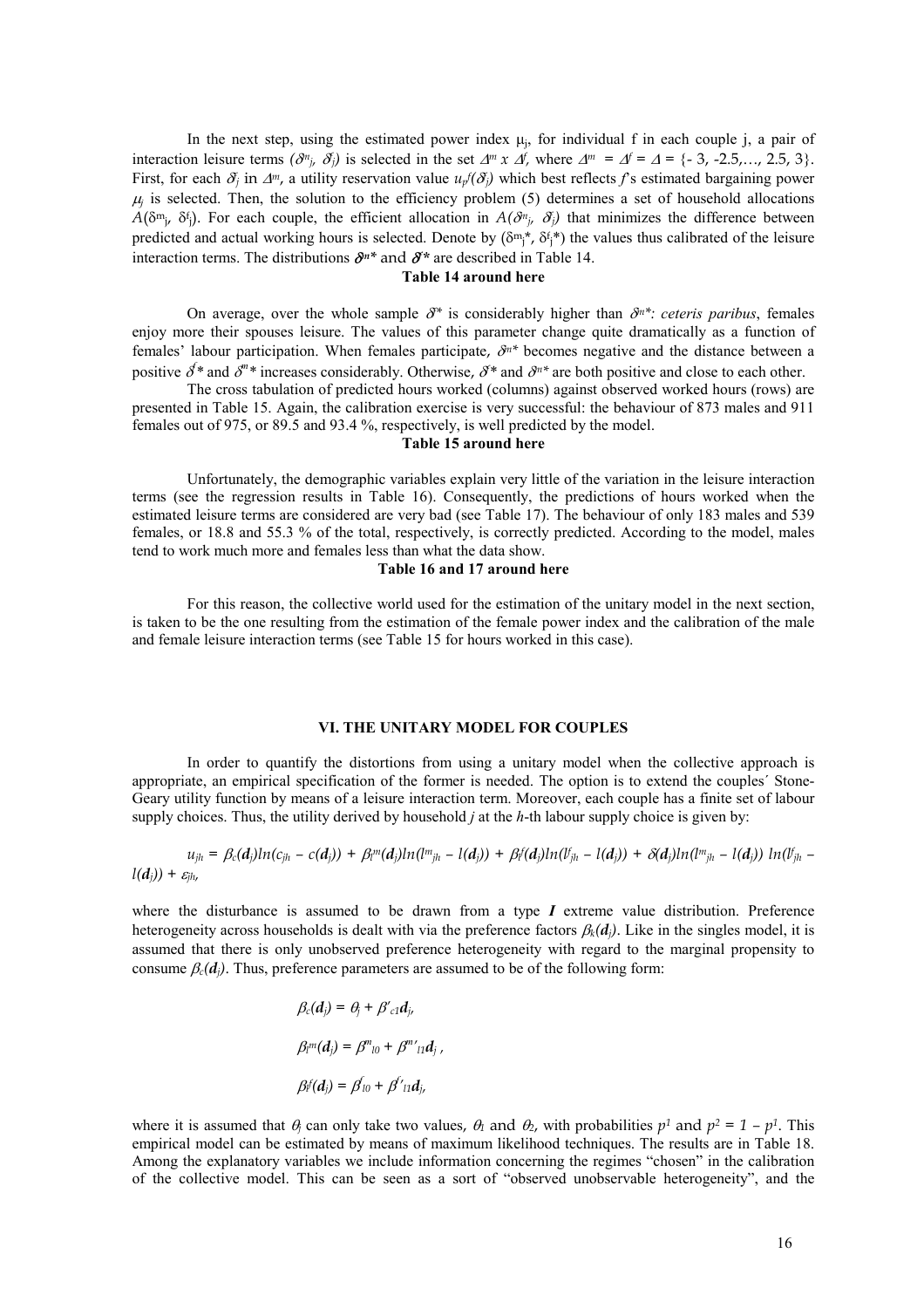corresponding variables turn out to be highly significant (variables reg<sub>1f</sub> and reg<sub>2m</sub>). Children have a negative, although non-significant impact on the cross leisure interaction term.

# **Table 18 around here**

These parameter estimates give rise to a considerable number of bad behaved direct utility functions. There are 429 households that have negative marginal utilities of consumption or of leisure. Therefore, one problem with these unitary estimates is that they lack any economic meaning for many households. It turns out that violations of the restriction of positive marginal utilities heavily depend on the parameter associated with the leisure interaction term.

Of course, rejections of unitary behavioural restrictions could be expected beforehand. As has been shown earlier, the wife's bargaining power index significantly depends on wage variables and non-labour incomes. This feature makes the collective model distinct from the unitary model. It implies that observed (multi-person) household behaviour cannot be considered as resulting from the maximization of unique rational preferences, subject to a budget constraint. Note further that the simulated data come from a perfectly deterministic collective model. Nowhere in the model there is unobserved preference heterogeneity. By means of observed wages, non-labour incomes and other household characteristics, the labour supply of the household members can be exactly predicted, along the lines of the collective model. Putting collectively generated data in the straitjacket of the unitary model may indeed result in a strong rejection of the unitary theoretical implications.

As regards the predictions with the unitary model, Table 19 shows that the unitary model does not perform well in predicting labour supplies. Predictions are correct only for 35% of the wives and for 55% of the husbands. The table gives the labour supply predictions in using the regime chosen for each couple. Some large discrepancies occur. For instance, more than 50% of non-working women and 90% of nonworking men are predicted to work. Moreover, over 3% of the wives are predicted not to work, although they actually work 40 hours. Again, this points to the misspecification of the model, at least concerning the particular unitary model estimated here, but possibly of the unitary model at large.

#### **Table 19 around here**

It can be argued that the above results clearly show that applying the unitary model when it is inappropriate may have large consequences on policy evaluations. Together with the many rejections of the unitary model in the literature, and the failure to reject collective restrictions, this result seems to give strong support to the thesis that it is time to shift the burden of the proof to the unitary model.

# **VII. THE ANALYSIS OF A TAX REFORM**

#### **VI. 1. The 1999 Tax Reform**

In 1996, after 14 years of socialist-dominated governments in Spain, a center-right coalition government formed around the Popular Party. In 1999, the government launched an important reform of the personal income tax. The main novelty is the introduction of a minimum family allowance depending on the tax unit's demographic composition. This allowance is directly deductible from gross taxable income, before applying the tariff to determine gross taxable liability. In addition, a new tariff with only six tax brackets for both singles and couples is introduced. The tariff applies now from the first euro of taxable income, but tax rates are considerably reduced with respect to previous years. As before the reform, couples are allowed to fill in either two separate income tax returns or a joint one. Deductions from labour income are computed according to a new formula (see below). Finally, for the purpose of this paper all tax credits are now eliminated. (17)

As explained in Section II, the 1994 household sample of singles and couples between 25 and 55 years of age, with or without children less than 16 years of age, constitutes a convenient sample for the purposes of this paper where the self-employed, the unemployed and the retired are excluded. The impact of the 1999 tax reform is assessed on the 1994 sample.

Naturally, both tax systems are expressed in current monetary units. To make possible their comparison in common monetary units, two options were available. First, 1994 household incomes can be expressed in 1999 monetary units. Lacking detailed information on how different income sources evolved for the sample households, a simple solution to the problem is to inflate all 1994 incomes according to the 15.15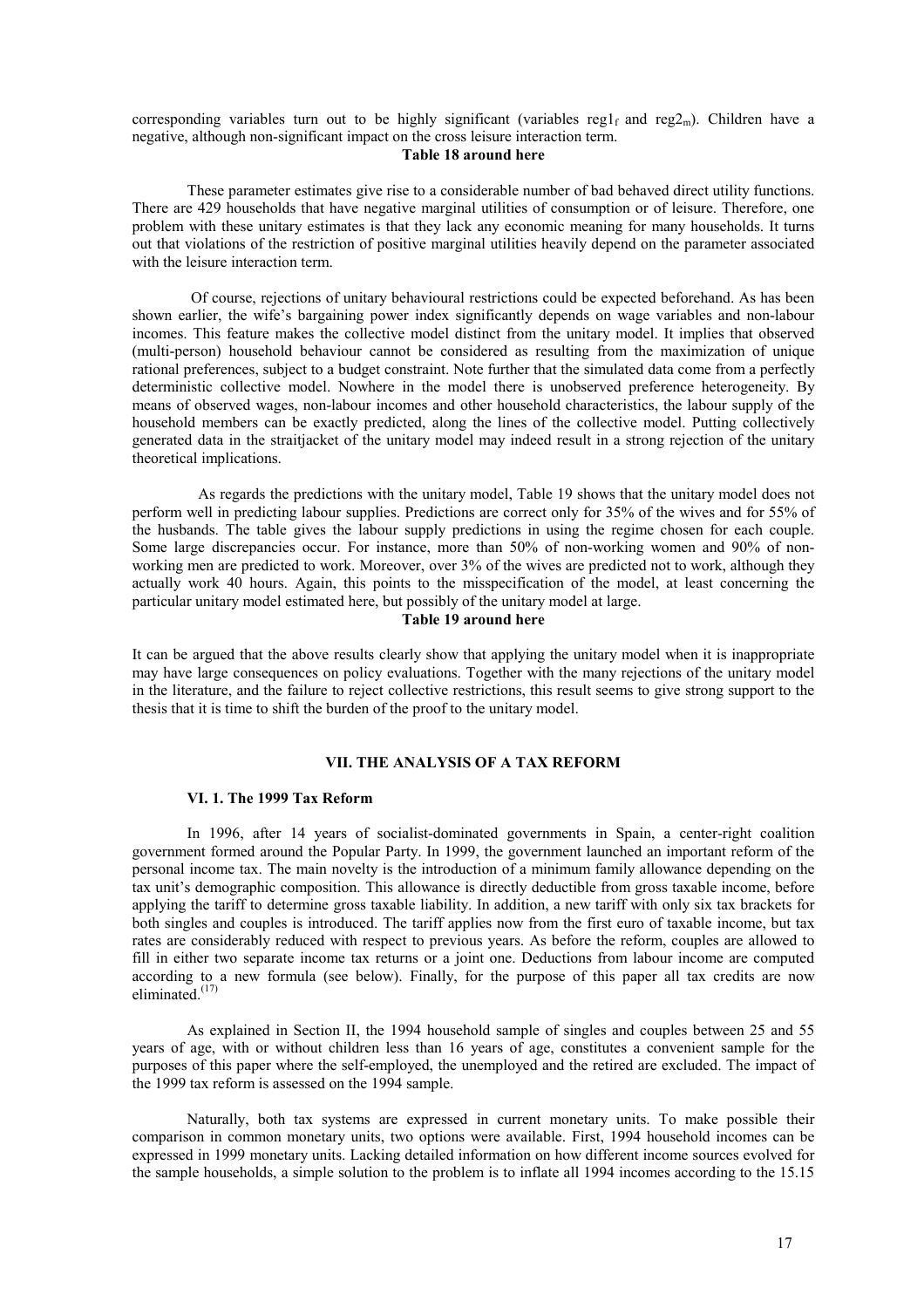official inflation rate based on the Consumer Price Index.<sup>(18)</sup> That all income sources grow at the same rate as prices of consumption goods and services is a strong assumption. Therefore, the option followed in this paper is to take the monetary figures that define the 1999 tax system, and express them at 1994 values using the official inflation rate.

The 1999 stylized tax system can be briefly described as follows: \_\_\_\_\_\_\_\_\_\_\_\_\_\_\_\_\_\_\_\_\_\_\_\_\_\_\_\_\_\_\_\_\_\_\_\_\_\_\_\_\_\_\_\_\_\_\_\_\_\_

| A Simplified Taxation Scheme for Singles           |                          |
|----------------------------------------------------|--------------------------|
| Gross labour income                                | $GW = wL + Q$            |
| Gross taxable income                               | $GT = GW + K$            |
| Taxable labour income                              | $W = wL(1 - ss) + O - D$ |
| Taxable income                                     | $I = W + K - M$          |
| $Gross = Net tax liability$                        | $T_n = T(I)$             |
| Non-wage income                                    | $y = Q + K + P$          |
| Gross income, net of social security contributions | $g = wL(1 - ss) + y$     |
| Disposable income                                  | $x = g - T_n$            |

As in 1994, gross labour income, *GW*, is the sum of wage earnings, *wL* (wage rate *w* times hours worked *L*), plus certain taxable public transfers, *O*. Gross taxable income, *GT*, is the sum of *GW* plus capital income and property income, *K*. For singles there are two deductions from gross labour income. First, the deduction of the employee's contribution to social security from wage earnings. This deduction's average rate, denoted by ss, is taken again from row 6 of Table 1. The magnitude  $wL(1 - ss) + O$ , is called net labour income. Second, for both singles and couples there is a deduction, denoted by *D*, and computed equally for both types of tax units as follows:

- Suppose net labour income is less than or equal to 7,046 euro. If capital and property income, *K*, is less than or equal to 5,219.3 euro, then  $D = 2,609.6$  euro. If K is greater than 5,219.3 euro, then  $D = 1,957.2$ euro.

- Suppose net labour income is between 7,046 and 10,438.5 euro. If *K* is less than or equal to 5,219.3 euro, then *D* = 2,609.6 euro – 0.1923 (net labour income – 7,046). If *K* is greater than 5,219.3 euro, then  $D = 1,957.2$  euro.

If net labour income is more than 7,046 euro, then  $D = 1,957.2$  euro.

Thus, conditional on property and capital income, the deduction *D* is meant to favor households with low wage earnings. Taxable labour income, *W*, is equal to net labour income less *D*. Taxable income, *I*, is the sum of taxable labour income, *W*, plus *K*, less the minimum family allowance, *M*. This allowance is computed as follows:

- For a single without children, *M* = 2,870.6 euro.

- For a single with children,  $M = 4,697.35$  euro + 1,104.3 euro for the first and the second child + 1,565.78 euro for the remaining children.

- For a couple without children, *M* = 5,741.2 euro.

- For a couple with children,  $M = 5,741.2$  euro + 1,104.3 euro for the first and the second child + 1,565.78 euro for the remaining children.

All taxpayers face the same graduated tariff, which gives the gross tax liability  $T_e = T(I)$  for any taxable income  $\overline{X}$ . Since all tax credits considered in the 1994 simplified tax system have been eliminated, the net tax liability coincides with the gross one. The tariff is as follows:

|  | 1999 Graduated Tariff for All Tax Units, $T_n = T(I)$ , Where I is Measured in Euro per Year: |  |
|--|-----------------------------------------------------------------------------------------------|--|
|--|-----------------------------------------------------------------------------------------------|--|

| <b>Taxable Income, I</b> | Gross = Net Tax Liability, $T_n$ |
|--------------------------|----------------------------------|
| I < 3,130                | 0.18 I                           |
| I < 10,956               | $563 + (I - 3,130)$ 0.24         |
| I < 21,390               | $2,442 + (I - 10,956)$ 0.283     |
| I < 34,433               | $5,394 + (I - 21,390) 0.372$     |
| I < 57,389               | $10,246 + (I - 34,433) 0.45$     |
| I > 57,389               | $20,576 + (I - 57,389) 0.48$     |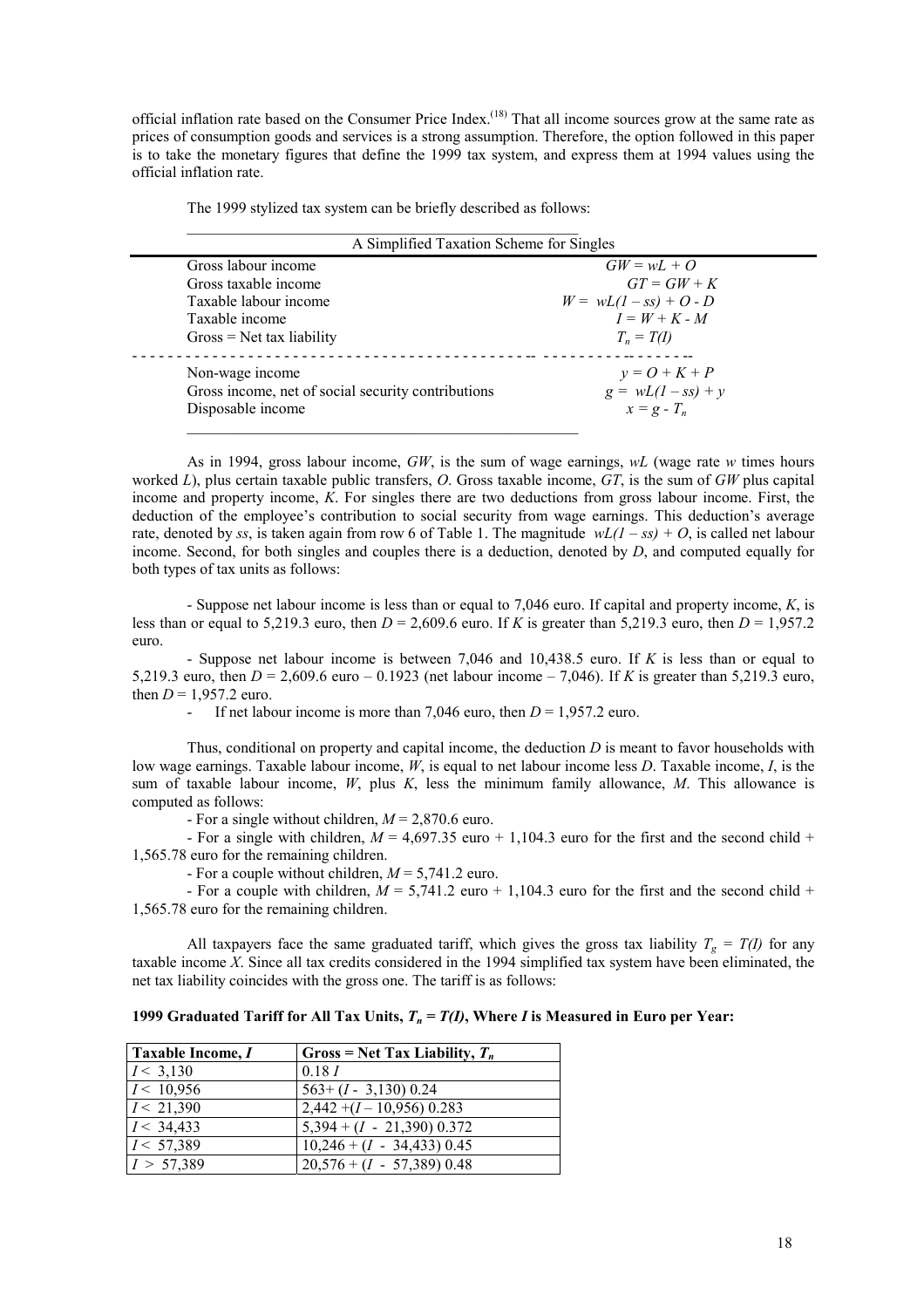#### **V***I***. 2. The Consequences of the 1999 Tax Reform. The Static Case**

Recall that the available sample consists of 109 single males, 135 single females, and 975 couples. Thus, there are 1,219 households. Under the 1994 tax system, 352 couples, or 36.12 % of the total, choose to fill in separate returns. Therefore, the total number of returns is equal to 1,572. As can be seen in the lefthand side of Table 20, 269 tax returns, or 17.1 % of the total involve zero tax liability.

# **Table 20 around here**

In the static approach to tax reform, the labour supply is held constant. Therefore, attention is focused on the changes induced by the two tax liability vectors on a fixed distribution of pre-tax gross incomes, or gross incomes net of social security contributions. The first effect of the reform is on the couples' decision to fill in separate or joint returns, as well as on the number of returns for which the net tax liability is zero. As can be seen in the right-hand panel of Table 20, under the 1999 tax system the proportion of couples choosing separate, individual tax returns reaches 92.9 % of the total. Therefore the total number of tax returns become 2,125. Further, relatively to 1994, the number of tax returns with zero tax liabilities increases from 17.1 % to 24.9 %.

In what follows, the unit of analysis will be the household. The first three columns of Table 21 refer to the classification of households by deciles of the unchanged gross income distribution net of social security contributions, resulting from the predicted labour supplies in the collective world under the 1994 tax system (that is, the labour supplies in the last row of Table 15 for both males and females).<sup>(19)</sup> Columns 3 and 4 in that Table give the average net tax liabilities according to the 1994 and 1999 tax system, respectively, expressed in common 1994 monetary units. Finally, columns 6 and 7 present the mean effective tax rates by decile.<sup>(20)</sup>

#### **Table 21 around here**

The average household with 17,629 euro of mean gross income bears a tax liability of 2,967 and 2,371 in the 1994 and 1999 tax systems, respectively. Consequently, the average household's disposable income increases from 14,662 to 15,258, a 4.06 % increase. On the other hand, column 6 shows that the mean increase in disposable income by decile is an increasing function of gross income (varying from 0 euro for the first decile, to 2,074 euro for the tenth decile, or 2,551 euro for the richest 5 % of the sample).

From a different angle, the 1999 reform reduces the sample's mean effective tax rate in 2.73 percentage points, or a decrease of 24.5 % relative to 1994. The difference between mean effective tax rates in the two scenarios is positive for every decile (see column 9 in Table 21). However, this difference is below the average for the deciles 1, 2, and 6, and above the average for the remaining deciles. The difference in average tax rates for the sample's richest 10 % is slightly greater than 4 percentage points.

The above facts appear to indicate the redistributive effect of the 1999 tax system is of a smaller order of magnitude than the one achieved by the 1994 tax system. As will be seen below, this is indeed the case. But then, how can the reform be evaluated in social welfare terms? For any income distribution  $x$ , this paper uses the following social evaluation function studied in Herrero and Villar (1989):

|        | $S(x) = \sum_h \alpha^h x^h = m(x)(1 - I(x))$        |
|--------|------------------------------------------------------|
| where: | $\alpha^h = (1 - ln (x^h/\mu(x))/H)$                 |
|        | $m(x)$ = mean of income distribution x;              |
|        | $I(x) = (1/H) \sum_h \{x^h/m(x)\} \log\{x^h/m(x)\}.$ |
|        |                                                      |

The function *S* is a weighted sum of individual incomes, where the household whose income coincides with the mean of the population receives a weight equal to 1/H, and households with income above or below the mean receive weights increasingly smaller or greater, respectively, than 1/H. Moreover, it can be expressed as mean income,  $m(x)$ , times an adjustment factor,  $(1 - I(x))$ , which varies inversely with the degree of income inequality according to a well behaved member of the general entropy family of inequality indices.<sup>(21)</sup> Finally, although this property will not be used in the sequel, this function possesses a convenient additive decomposability property.<sup>(22)</sup>

Let  $g$  be the before tax gross income distribution (net of social security contributions), and let  $x$  and *r* be the after-tax disposable income distributions corresponding to the 1994 and 1999 tax systems,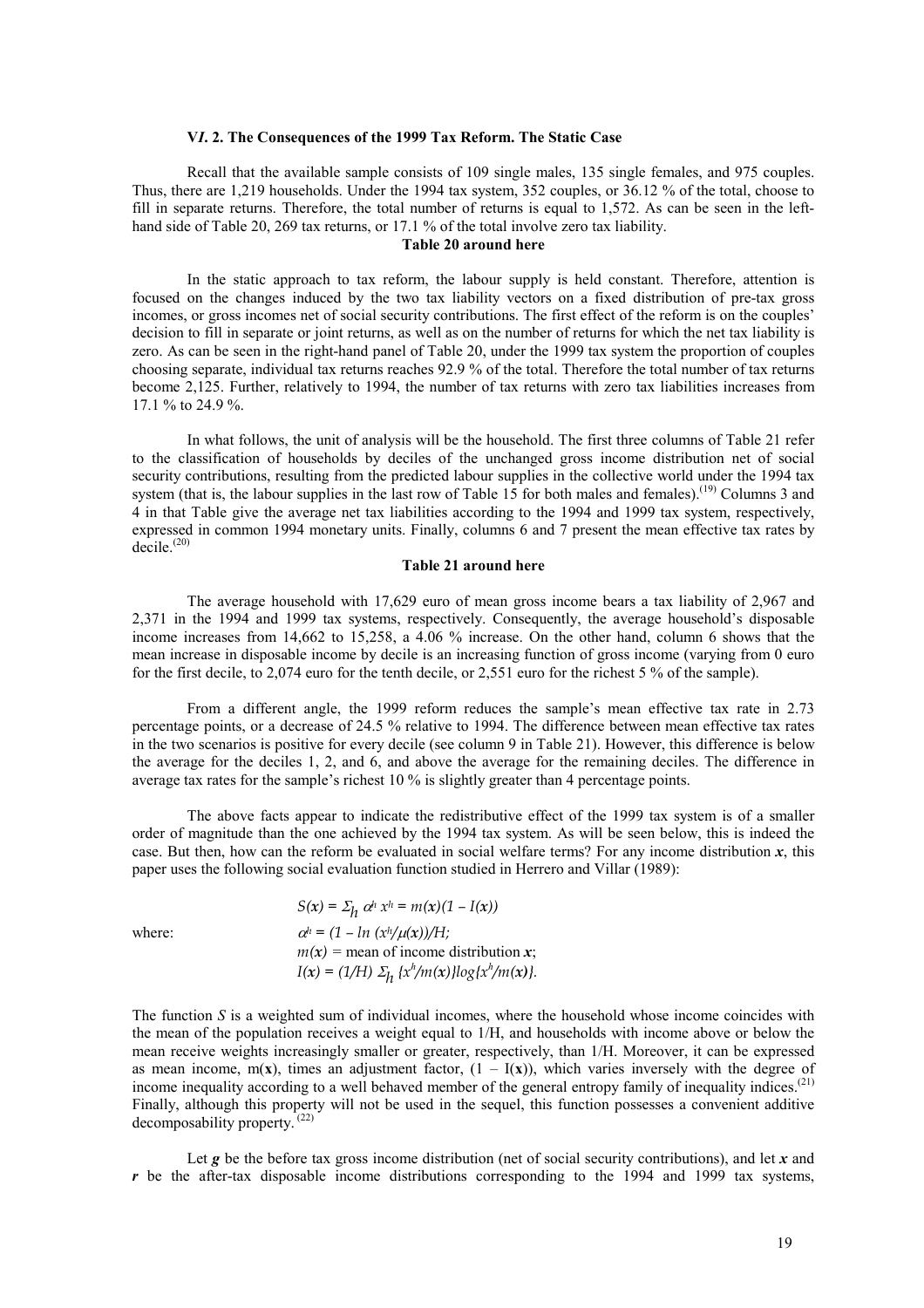respectively. Using the inequality index I already introduced, the redistributive effect of the two tax systems, *RE-1994* and *RE-1999*, can be computed as the percentage change in income inequality induced by the corresponding vector of net tax liabilities, that is:

$$
RE-1994 = 100 (I(g) - I(x))/I(g) = 100 (0.3146 - 0.2584)/0.3146 = 17.8
$$
  
 $RE-1999 = 100 (I(g) - I(r))/I(g) = 100 (0.3146 - 0.2658)/0.3146 = 15.5$ 

As conjectured, the 1999 tax system has a smaller redistributive effect than the 1994 tax system. However, as has been already observed, the tax reform leads to an increase in mean disposable income. Using the social evaluation function *S*, the social welfare consequences of the increase in disposable income and the increase in income inequality induced by the tax reform can assessed with the help of the following expression:

$$
S(r) - S(x) = m(r)(1 - I(r)) - m(x)(1 - I(x))
$$
  
= (m(r) - m(x))(1 - I(r)) + (I(x) - I(r))m(x). (6)

The first term in equation (6) is the change in mean disposable income, which has been shown to be positive, weighted by the 1999 adjustment factor  $(I - I(r))$ . The second term is the change in disposable income inequality, weighted by the 1994 mean income  $m(x)$ . It turns out that

$$
100 (S(r) - S(x))/S(x) = 100 (11,207 - 10,879)/10,879 = 3.01
$$

That is, as long as the evaluation is limited to a comparison of the two disposable income distributions, the 1999 tax reform induces a 3.01 % increase in social welfare.

It should be pointed out that the increase in household disposable incomes amounts to a decrease of equal size in 1999 tax revenues, which would lead to a reduction in publicly provided goods and services relative to the 1994 situation. The possible social welfare cost of such a reduction can be assessed in terms of equation (6). On one hand, the reduction in public expenditures can be assumed to be equivalent to a certain loss of household incomes, although possibly by an inferior amount than the loss in tax revenues. Denote the average loss by  $a(m(r) - m(x))$ , where  $a \in (0, 1)$ . The closer *a* is to 1, the smaller will be the positive contribution to the social welfare change by the first term in equation (6). On the other hand, the way the loss in public expenditures is distributed among households has some bearing on the question. Denote this effect by *bI(r).* If the reduction in public expenditures is distributed in proportion to disposable incomes in the 1999 distribution  $r$ , then the parameter  $b$  will be equal to 1. However, if this reduction is borne in equal absolute amounts by all households, or in greater absolute amounts by the poor, then  $b > 1$ . Conversely, if the reduction is beard in greater amounts by the rich, then  $b < 1$ . Thus, the larger is b, the greater will be the negative contribution to the change in social welfare by the second term in equation (6).

This subsection has assumed that households view passively the 1999 tax reform. However, faced with new tax incentives, households will typically respond with behavioural changes which will affect labour supplies, gross incomes and, hence, disposable incomes. In the next subsection these effects will be examined according to the collective model.

#### **VI. 3. The Consequences of the 1999 Tax Reform According to the Collective Model**

In the collective model the 1999 tax reform induces two types of behavioural changes. First, the new tax system provides new incentives through changes in the budget constraint of every household. Second, as far as couples is concerned, changes in the marginal contribution of males and females to the household earnings has an effect on the estimated female's power index; in turn, this effect gives rise to a second round of changes in labour supplies. The detailed changes in labour supplies, operating only through the budget constraint, are reported in Table 22.

# **Table 22 around here**

Only 5 out 109 single males and 15 out of 135 single females are seen to increase their labour supply. In addition, one single female chooses to reduce her labour supply. As far as couples are concerned, 219 males and 253 females are seen to increase their labour supply, while 133 males and 41 females decrease their labour supply. Thus, 352 married males and 294 married females, or 36.1 and 30.2 %, respectively, experience some change.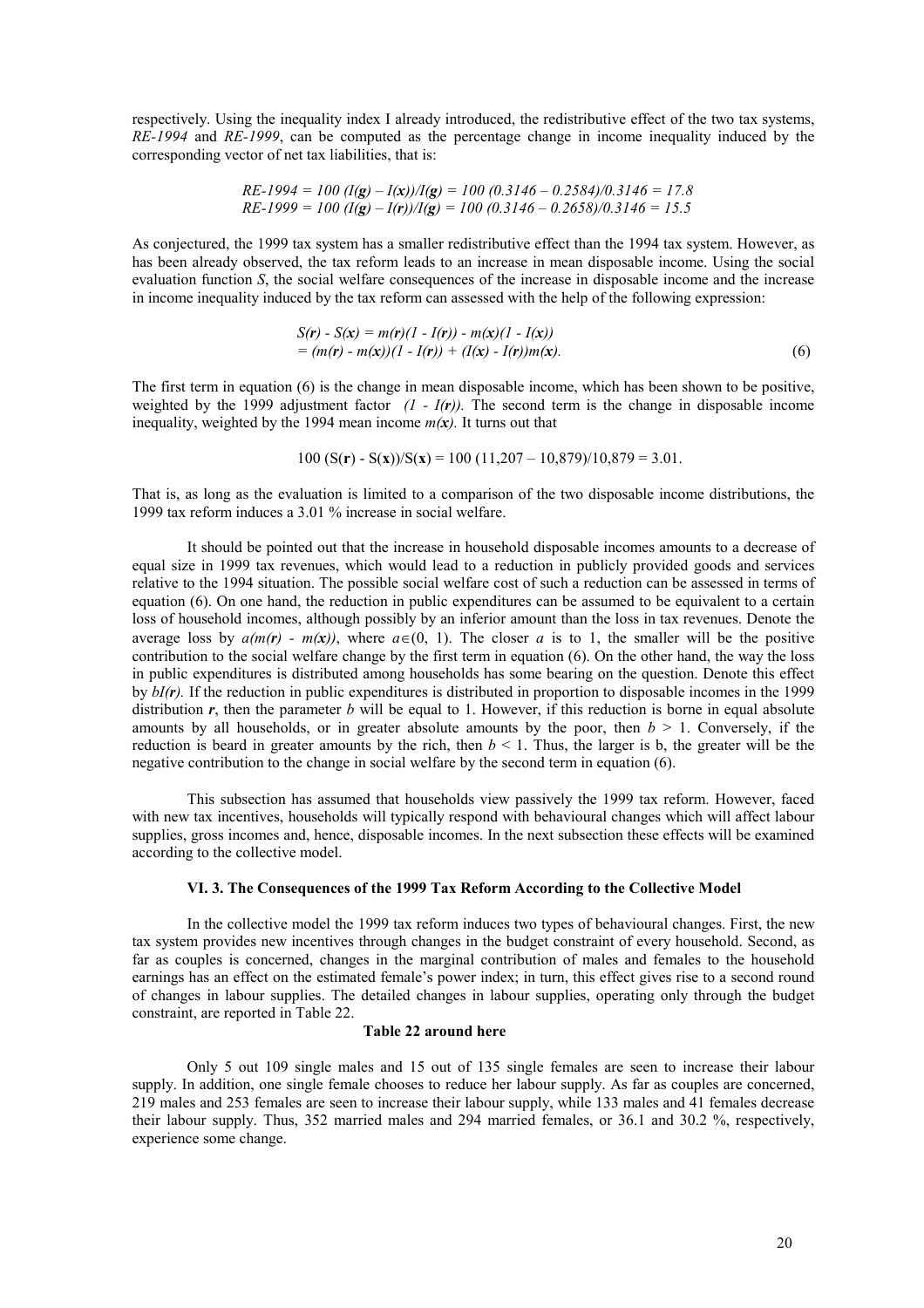The changes in the estimated female's power index induced by the 1999 tax reform are presented in Figure 3. It can be seen that for all the couples, the women turn out to be favoured from that point of view by the reform we consider. On average, the female's power index increases from 0.41 to 0.57. The consequences for labour supplies are in Table 23.

#### **Figure 3 and Table 23 around here**

The changes are very important. Essentially, males tend to exert a much larger work effort, while the opposite is the case for females. In particular, 531 males but only 69 females increase their labour supplies relative to the 1994 situation. At the same time, only 73 males but 211 females reduce their labour supplies. Consequently, 604 married males and 288 married females, or 61.9 and 29.5 % of the total, respectively, change their behaviour relative to 1994.

By way of a summary, the first three columns of Table 24 record the mean hours worked under the 1994 tax system and the two situations under the 1999 tax system, namely, before and after the change in the female's power index. On average, male and female singles, as well as married males and females, increase their hours worked in response to changes in the tax system operating through the budget constraint (see columns 1 and 2 in Table 24). Such increases are moderate, ranging from approximately 2 % for single and married males to 6.3 and 18.4 % for single and married females. On the other hand, changes induced in couples by the increase in female's power index are dramatic (see column 3 in Table 24). The combined effect of the two channels relative to the initial 1994 situation, lead to an average increase of 13.1 % in hours worked by married males, and a 21.9 % *decrease* by married females.

# **Table 24 around here**

Naturally, these behavioural changes have an impact on mean before tax income (gross income net of social security contributions) and mean after tax income (disposable income), which are presented in columns 4 to 9 in Table 25. Before tax incomes for the whole sample increase by 4.8 % as a consequence of changes in the budget constraint. For couples, whose mean increase in before-tax incomes is 5.3 %, the second channel adds a 0.8 % increase (see columns 4 to 6 in Table 25). Relative to 1994, after tax incomes for the whole sample increase on average by 9.6 % after the changes in the budget constraint. However, disposable incomes remain essentially the same when the consequences of the change in female's power index are taken into account (see columns 7 to 9 in Table 25).

Tables 25 and 26 present the changes in net tax liabilities and average tax rates induced by the 1999 tax reform through the two channels. Households are classified by deciles of the before tax income distribution in 1994, once the effect of the tax reform has been allowed for. Together with the increase in before tax incomes already analyzed, the main impact of changes in females' power indices, relative to a situation in which labour supplies vary only in reaction to changes in the budget constraint, is twofold: an increase in mean tax liabilities of 196 euro, or 8.1 %, and an increase in the average tax rate of only 0.55 percentage points.

#### **Table 25 and 26 around here**

More importantly, what are the consequences of the tax reform on tax revenues, average tax rates, the redistributive effect of the tax system, and social welfare? The average tax rate for the sample after the reform is 8.85, compared to 11.13 under the 1994 tax system. Thus, the average tax rate in 1999 is 2.28 percentage points, or 20.5 % lower than in 1994. This leads to a loss in tax revenues in 1999 equal to 361 euro, or 12.2 % below the magnitude reached in 1994.

On the other hand, the changes in behaviour already analyzed lead, not only to an increase in the mean, but to a considerable reduction in before tax income inequality that becomes 12.9 % lower than in 1994. Furthermore, in spite of the reduction in average tax rates, the redistributive effect of the 1999 tax system is now larger than before:

$$
RE-1999 = 100 (I(g') - I(r'))/I(g') = 100 (0.2740 - 0.2202)/0.2740 = 19.6,
$$

where  $g'$  and  $r'$  are, respectively, the before tax and after tax income distributions under the 1999 tax system, allowing for all changes in behaviour. As a matter of fact, the after tax income inequality is 14.8 % lower than before the reform. Consequently, the increase in mean disposable income and the reduction in disposable income inequality induced by the 1999 tax system lead to a considerable increase in social welfare: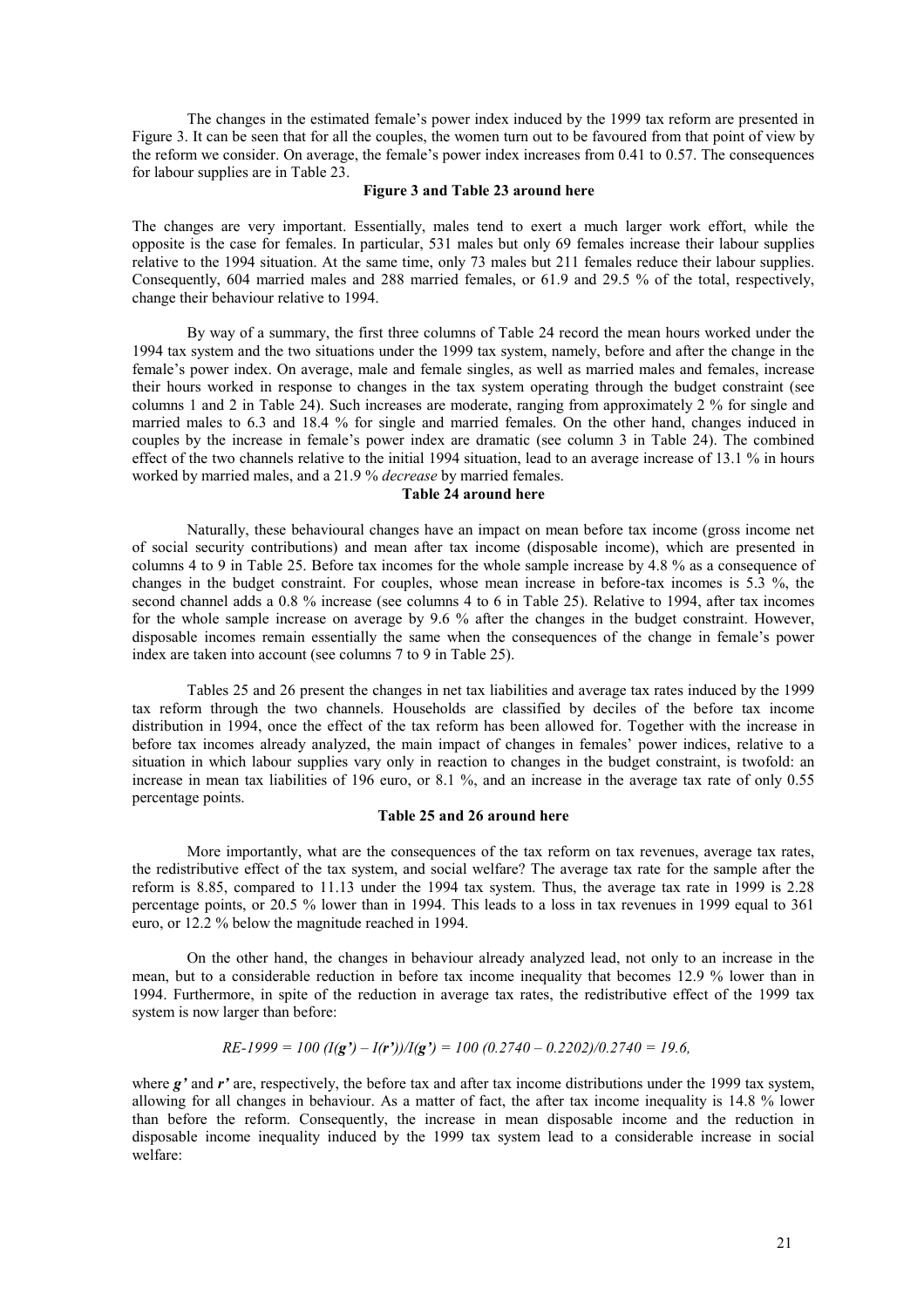$$
100 (S(r') - S(x))/S(x) = 100 (12,487 - 10,879)/10,879 = 14.8.
$$

Of course, as pointed out in the static exercise in the previous subsection, this increase in social welfare does not take into account the social welfare consequences of the reduction in public expenditures due, in the present dynamic case, to the 12.2 % loss in average tax revenues.

Naturally, the fact that mean disposable income increases as a consequence of the tax reform does not mean that all households gain with the change. The first three columns of Table 28 present the evidence on gainers and losers in disposable income after the reform. Households are classified by quintiles of the 1994 after tax, or disposable income distribution. Large gains by households with small 1994 disposable incomes lead to large relative gains. Thus, individual relative gains in each quintile are calculated as the ratio between individual household gains and mean disposable income in that quintile; the average of such relative gains is reported in column 3 of Table 27.

# **Table 27 around here**

It is observed that 959 households, or 78.6 of the total, have a mean gain of 2,189 euro in disposable income, while 224 households, or 18.4 % of the total, experiment an average loss of 2,025 euro. The remaining 3 % households is indifferent because they pay no taxes under both tax systems. Such mean gains and losses represent 14.9 and 13.8 % of mean disposable income in 1994. The poorest quintile enjoys relative large gains and suffers relatively small losses. From the second to the fifth quintile, gains and losses in absolute value increase in proportion to household income.

The availability of a collective model permits to go beyond gains and losses in household disposable income and toward gains and losses in utility for individual males and females. In this respect, it has been already observed that, on average, the tax reform induces an increase of hours worked by both single males and females (see columns 1 and 2 in Table 23). Less leisure implies a utility decrease, but larger disposable income for consumption (see columns 7 and 9 in Table 23) works in the opposite direction. Within couples, the situation of males and females is very different. After the reform, males work on average considerably harder but enjoy a 37.6 % increase in consumption, while females reduce their average labour supply but experience a 22.4 % decrease in consumption.

The final question is: how do these changes in leisure and consumption affect the utility of the 1,084 males and 1,110 females in the sample? It turns out that all females in the sample experience a utility gain as a consequence of the reform. Columns 4 and 5 in Table 27 classify males in each quintile of the 1994 household disposable income as gainers, indifferent or losers in utility space. Only 9.8 % of all males in the sample enjoy a utility increase. It should be noticed that 102 out of the 105 gainers are single males. That is to say, practically all married men lose utility as a consequence of the reform. In any case, 55.2 % of the gainers, including the 3 married males, belong to households classified in the poorest 20 % according to 1994 household disposable income. The conclusion is clear: the increase in females' power indices induced by the reform is translated in utility gains for them and utility losses for practically all their spouses.

# **VIII. CONCLUSIONS**

This paper has made two contributions. In the first place, it has presented a collective model of household labour supply behaviour, allowing for labour participation, the presence of children, and nonlinear taxation. In the second place, the model has been used to simulate an important tax reform in Spain using data from the first three waves of the ECHP. However, many caveats must be stressed in this concluding section.

As pointed out in the Introduction, at present we do not known how to identify and estimate a collective model with the above characteristics. Consequently, only a certain application of the collective approach has been presented under the baseline 1994 tax system. Marginal propensities for consumption and leisure have been estimated for single males and females. Using these estimates for married individuals, a leisure interaction term and an index of female's bargaining power have been calibrated so as to replicate observed labour supplies in couples as well as possible. The female's power index has been estimated as a function of demographic variables and a set of distribution factors. This has led to the calibration of a leisure interaction term for each member of each couple. The data set thus obtained, which replicates very well the observed behaviour in 1994, has been used to estimate a unitary model of similar characteristics as the collective one.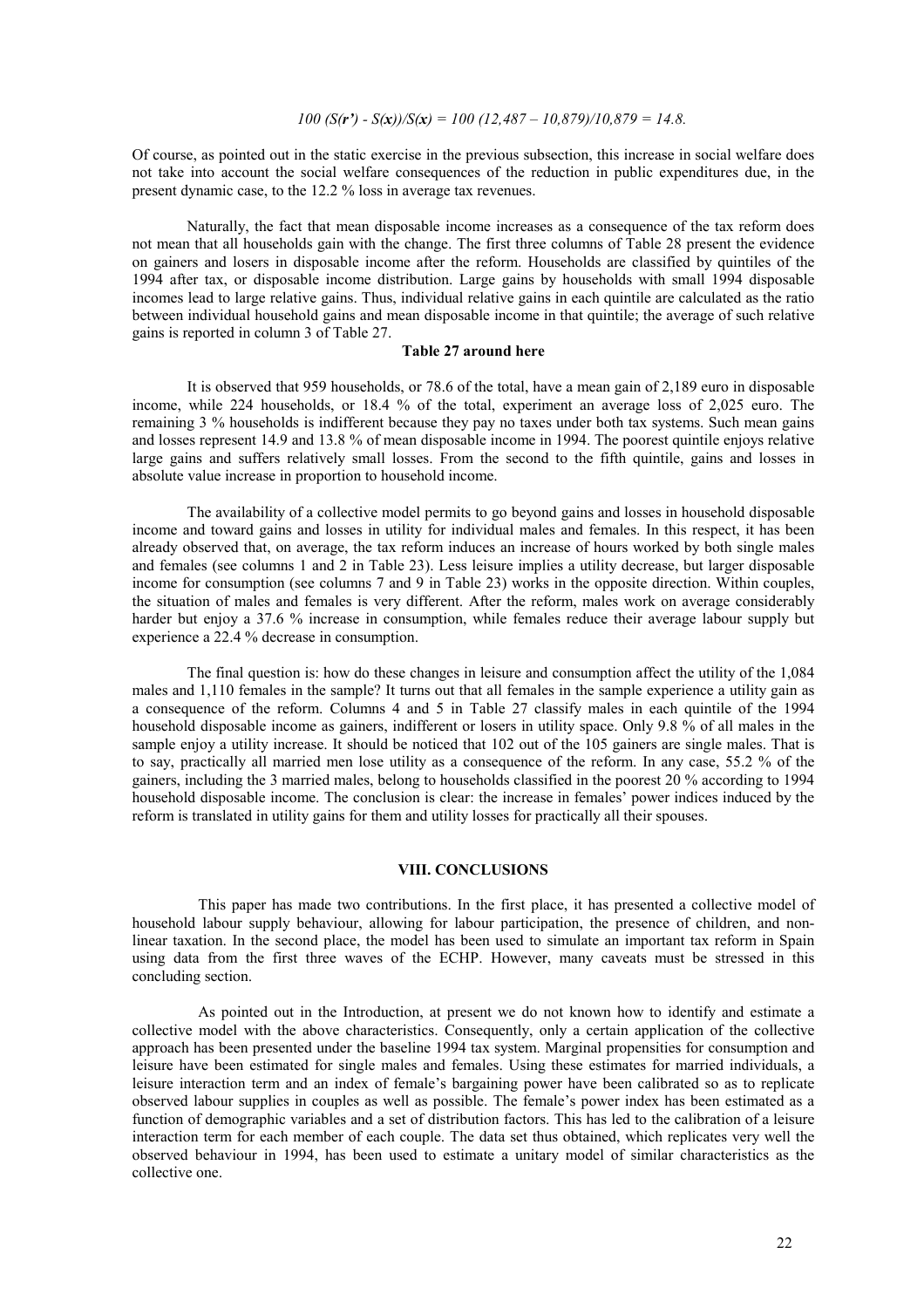The first conclusion of the paper is that when a unitary model is estimated on data obtained from a deterministic collective model, the results lack economic meaning. To us, this is an indication that unitary models do not provide a convincing basis for policy evaluations. Instead, more resources should be put to identify and estimate collective models under complex situations like the one considered in this paper.

The results of the singles model and the simplified approach to collective decision making, provide some hints on essential aspects which have not received sufficient attention in the paper. When single, males and females appear to behave very similarly as far as labour supply is concerned. However, when married, these individuals change drastically their behaviour. In particular, as it is well known from many previous studies, married females in Southern European countries tend not to participate in the labour market and, generally, to exert much less market work effort than their husbands. In the simplified approach presented in this paper, differences in labour supply behaviour are simply captured through the calibration of a leisure interaction term and a female's power index. It is true that, in the spirit of the collective approach, this index is partly explained by distribution factors, including a key variable capturing the differential contribution by males and females to household earnings. This is encouraging and very useful for the purpose at hand, namely, the evaluation of a tax reform with potential important effects on such marginal contributions.

However, high female labour participation in couples is associated in this paper with a negative leisure interaction term for males and a low female power index. Similarly, low female labour participation is associated with a high leisure interaction term for female and a high female power index. It remains to be seen if this inverse relationship between females' labour participation and females' bargaining power is maintained once household production and time use within the household are appropriately taken care of in an explicit collective model of the spouses' labour participation.

The second part of the paper evaluates the tax reform that took place in Spain in 1999. This exercise has important limitations. (i) Given the nature of the data, only a stylized modeling of the tax system has been possible, excluding the key role of tax deductions and allowances granted for pension funds, health expenditures, investments in housing acquisition, life insurance and charity contributions. (ii) Rather than evaluating the 1999 tax reform on data for that year, it has been necessary to convert the 1999 tax parameters into 1994 monetary units. (iii) The samples of singles and couples have been selected with a focus on wage earners (or potential earners) which form easily identifiable tax units, namely, households with adults between 25 and 55 years old with or without children below 16 years of age. This sample represents only a very small part of the total population. (iv) The available income data refer to income net of both social security contributions and income tax withdrawals. Therefore, gross earnings had to be estimated in the paper.

Notwithstanding the above limitations, the results obtained are very interesting indeed. First, in the static case which is taken as a benchmark, the 1999 tax reform leads to a decrease in tax revenues and average tax rates, as well as to a smaller redistributive effect than the 1994 tax system. Taking only into account the impact on the mean and the inequality of disposable income, social welfare in 1999 increases by approximately 3 %. Second, it has been confirmed that labour supply considerations are an essential part of tax reform evaluation. When only the effect of the 1999 tax reform through reactions to changes in the budget constraint are considered, both single and married individuals of both genders tend to exert a larger work effort. Third, couples behaviour changes dramatically as a consequence of the increase in the female's power index induced by the tax reform: while males exert a considerably larger market work effort, females do the opposite.<sup>(23)</sup> Fourth, in the case where labour supplies are allowed to vary, the before tax income distribution under the 1999 tax system presents a larger mean and a smaller inequality than the corresponding distribution under the 1994 tax system. Further, the decrease in tax revenues and average tax rates is now smaller than in the static case, the redistributive effect is larger than in 1994, and there is a 14.8 % increase in social welfare. Fifth, single males and females are shown to experience a utility increase as a consequence of the tax reform. More importantly, corresponding to the increase in females' power index, all females in the sample of couples experience a utility gain, while essentially all men are seen to experiment a utility loss.

These results should suffice to justify the interest of evaluating tax and other reforms by means of a collective model of household labour supply.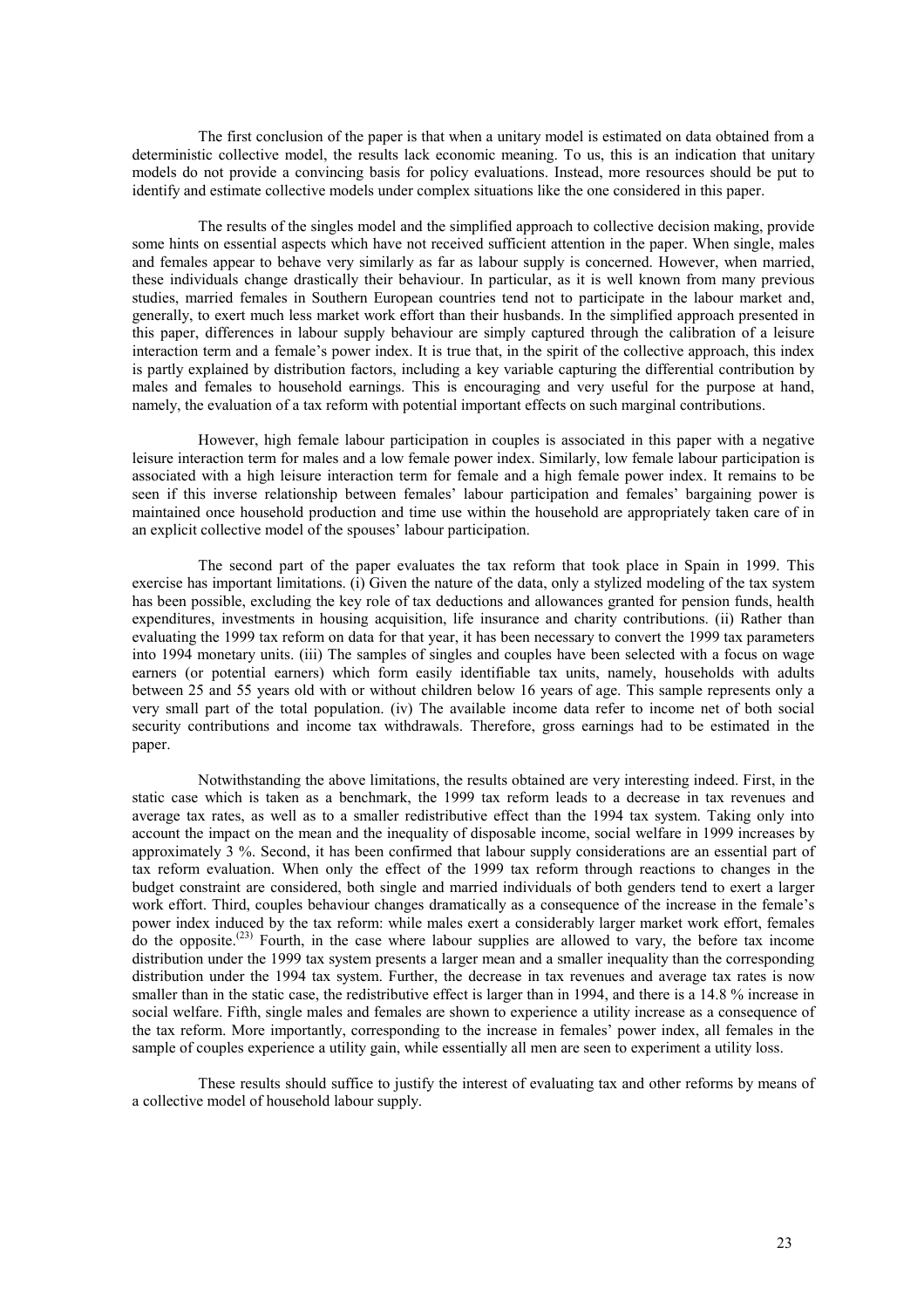# **NOTES**

(1) This study is part of a research project using a common methodology in seven European countries: Belgium, Denmark, France, Germany, Italy, Spain and the United Kingdom.

(2) For a summary of this approach, see Bourguignon and Chiappori (1992), and for a more recent survey, see Vermeulen (2000).

(3) The only attempt to model the (female) participation decision, but with linear taxation and convex budget sets, is Blundell *et al.* (1998). See also Donni (2000) for a model with nonlinear budget constraints resulting in convex budget sets. For the issue of female labour participation in the context of cross-section data on commodity expenditures, see Zamora (2000).

(4) As explained in Section VII, rather than estimating the growth of the 1994 gross incomes until 1999 for the tax units in the sample, the standard deductions and the tax brackets of the 1999 reform are expressed at 1994 prices using the official 15.15 % inflation rate between the two periods according to the Consumer Price Index.

(5) See, for instance, Castañer *et al.* (2000).

(6) People interviewed during the last quarter of 1996 cannot be considered because there is no information on incomes earned that year but reported in the unavailable 1997 wave.

(7) The 244 singles and the 975 couples represent 15.6 and 11.7 %, respectively, of all households interviewed during two consecutive years in the three available waves of the ECHP. Naturally, for the reasons mentioned in the text, it is impossible to know the percentage that this sample represents relative to the total number of tax units which are legally required to fill in a tax return in the year of reference 1994.

(8) In addition, as will be seen below, the ECHP provides information about property income, which is part of taxable income but is not subject to withdrawals, as well as certain non-taxable public transfers including students' scholarships and some minor housing subsidies.

(9) We should thank Juan Castañer and José Luis Varela, from the *Instituto de Estudios Fiscales*, for giving us access to the program for the conversion of net into gross incomes, as well as for helping us in its application to our data set. For details on the simplifying assumptions made in the construction of the program, see the document *La conversión neto a bruto*, *Instituto de Estudios Fiscales*, August 2001.

(10) In the absence of information on necessary expenditures, in this paper *K* is taken to be the gross capital income resulting from the application of the IEF program to the raw data from the ECHP (see Section II for details), plus the property income appearing in the ECHP.

(11) In the absence of information on child care expenses, in this paper this tax credit is taken to be 150 euro for all tax units with children in the appropriate age bracket.

(12) As pointed out in the Introduction, this approach has already proved to be useful in a unitary setting (see the references quoted there).

(13) This procedure was jointly elaborated by M. Beblo, D. Beninger, F. Laisney, and F. Vermeulen.

(14) Notice that, in so far as the utility levels  $u_k$   $\delta$  can be appropriately redefined, constitutes an ordinal power index.

(15) These labour supply choices were chosen on the basis of the observed labour supplies in the data set (see Table 2 and Figures 1 and 2). Notice that observed hours reflect the number of weekly hours typically worked in many sectors. However, this paper does not take into account restrictions imposed from the demand side of the labour market.

(16) A drawback is that standard errors for the Lewbel estimates, as well as measures of the goodness of fit, are hard to obtain and are not available at this point.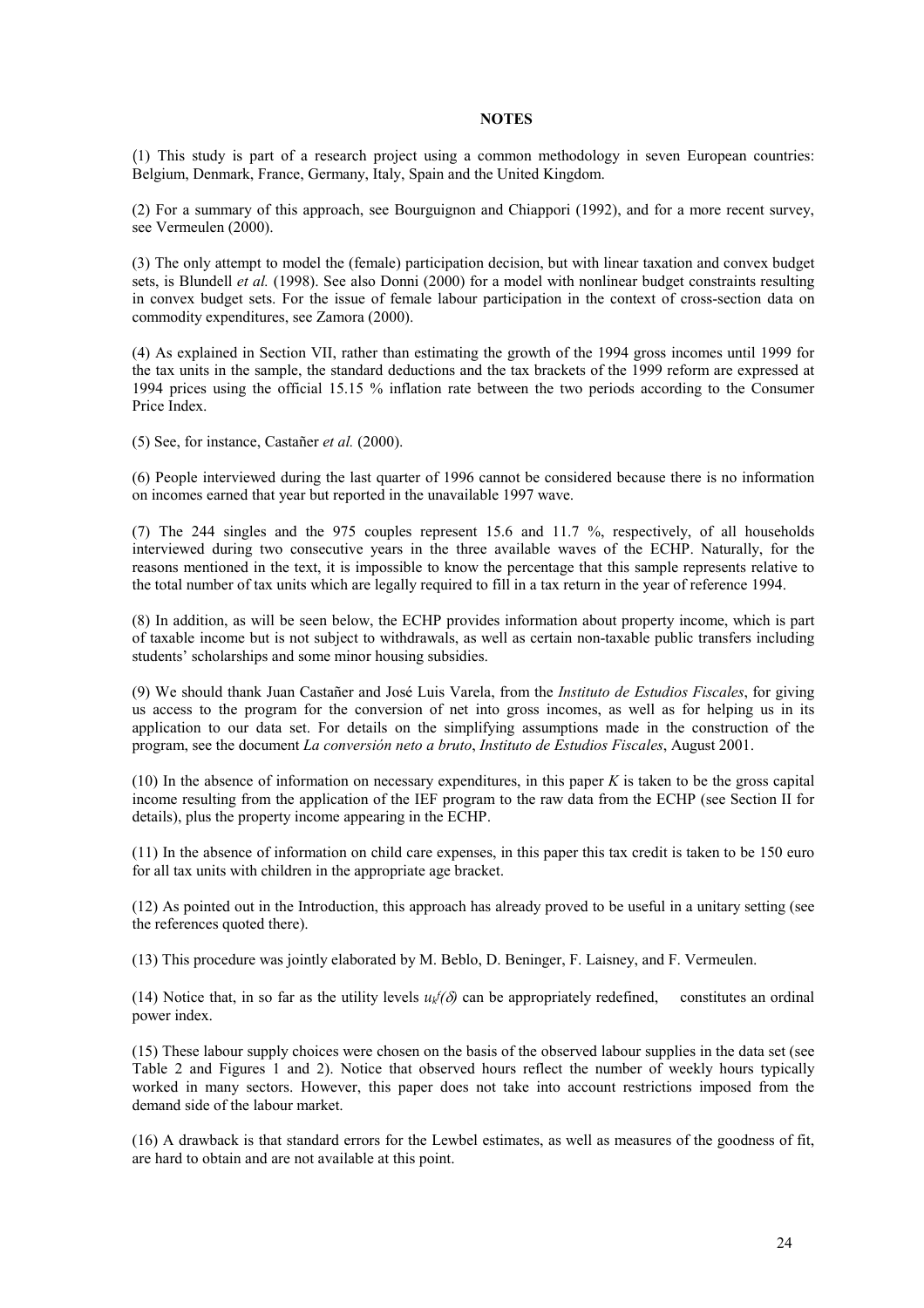(17) For a more detailed description of the 1999 tax system, see Castañer *et al.* (1999).

(18) This is the option followed in Castañer *et al.* (2000), which uses a large sample of 1994 tax returns collected by the Spanish IEF (*Instituto de Estudios Fiscales*).

(19) Alternatively, the analysis could be made in terms of equivalent disposable incomes, once differences in household size and composition are taken into account. As a first approximation, in this paper only the impact on unadjusted disposable incomes will be evaluated.

(20) Let  $g^h$  and  $T_n^h$  be the gross income and net tax liability of household h. The mean tax rate is defined by  $t^h = T_h h / g^h$ . For any decile, or for the population as a whole, the mean tax rate computed in this paper is the unweighted average of the individual tax rates in the group in question. Alternatively, the expression  $(\Sigma_h T_n h / \Sigma_h e^{h})$ , which is often used in the literature as an estimate of the average tax rate of a group, is the weighted mean of the individual tax rates, with weights proportional to individuals' gross income. From a normative point of view, it seems preferable to avoid this weighting scheme. This should be specially the case when, because of the graduated tariff with increasing marginal tax rates, average effective tax rates are also expected to raise with gross income.

(21) Among the continuous, S-convex, scale independent inequality indices which are invariant to population replications, the members of this family are the only ones which are additively decomposable for any partition of the population (see, i.a. Shorrocks, 1980, 1984).

(22) In particular, for any partition of the population, the function S can be decomposed into two terms: (i) the weighted average of the social welfare in each subgroup, with weights equal to the subgroups' demographic importance, less (ii) a term equal to the between-group income inequality times the distribution mean. For applications in the income distribution literature, see Garner *et al.* (1999), Ruiz-Castillo (1998), Ruiz-Castillo and Sastre (2001).

(23) It should be pointed out that the amount of observed changes may depend on the fact that a partially calibrated data set has been used. Perhaps, in a new version of the paper a fully estimated data set may give rise to fewer changes.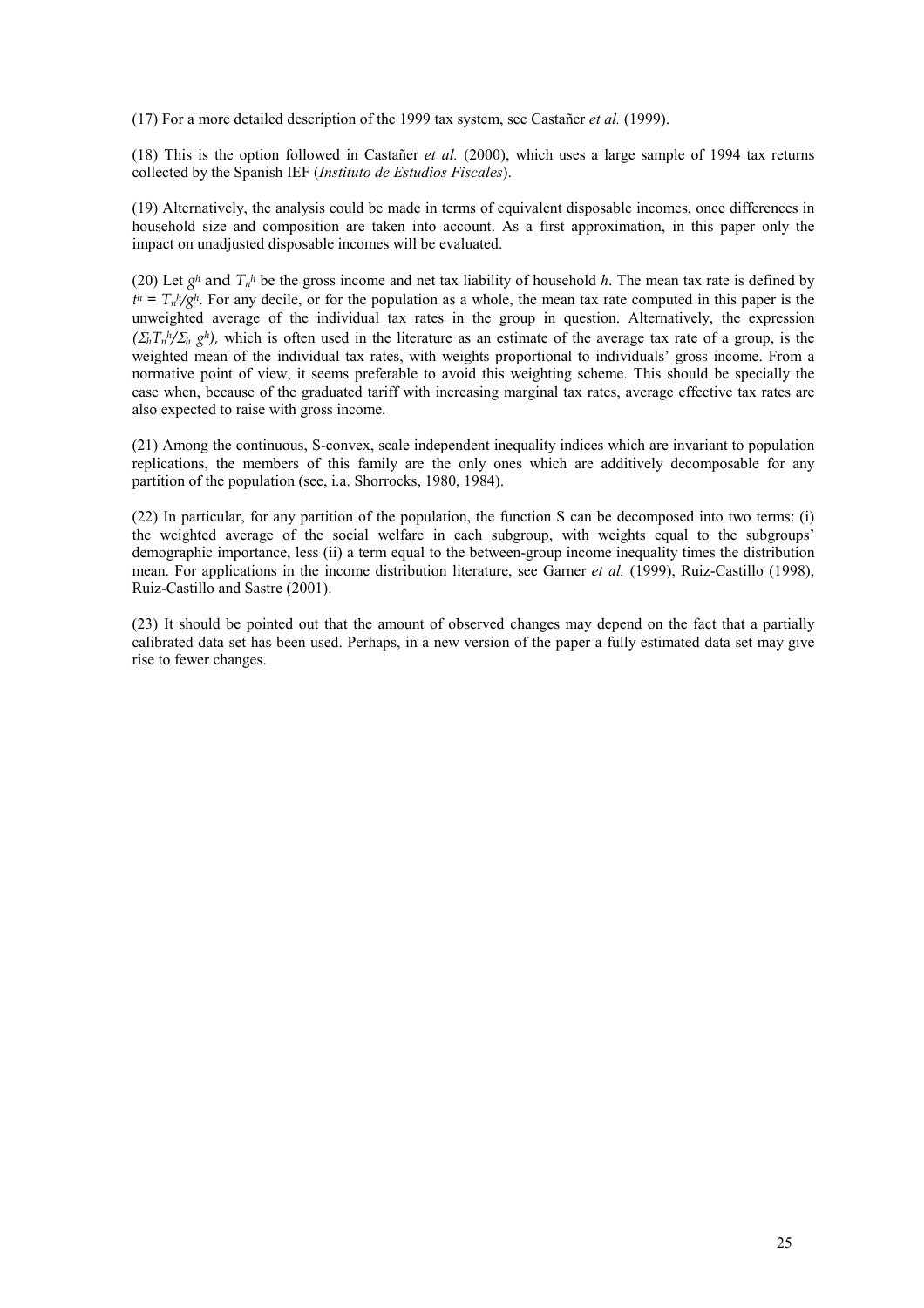#### **REFERENCES**

Atkinson, A. B., L. Rainwater and T. Smeeding (1995), *Income Distribution in OECD Countries: the Evidence from the Luxembourg Income Study (LIS)*. Paris: OECD.

Beninger, D. and F. Laisney (2001), "Comparison between unitary and collective models of household labour supply with taxation", mimeo, Manheim: ZEW.

Bingley, P. and I. Walker (1997), "The labour supply, unemployment, and participation of lone mothers in in-work transfer programs", *Economic Journal*, **107**: 1375-1390.

Blundell, R. (1988), "Consumer behaviour: Theory and empirical evidence", *Economic Journal*, **98**: 16-65.

Blundell, R., P. Pashardes, and G. Weber (1993), "What do we learn about consumer demand patterns from micro data? ", *American Economic Review*, **83**: 57-.

Blundell, R., C. Meghir, E. Symons, and I. Walker (1998), "Labour supply specification and the evaluation of tax reforms", *Journal of Public Economics*, **36**: 23-52.

Blundell, R., P.-A. Chiappori, T. Magnac, and C. Meghir (2001), "Collective labour supply: Heterogeneity and nonparticipation", mimeo, London: Institute for Fiscal Studies.

Browning, M. and C. Meghir (1991), "The effects of male and female labour supply on commodity demands", *Econometrica*, **59**: 925-951.

Browning, M., F. Bourguignon, P.-A. Chiappori, and V. Lechene (1994), "Income and outcomes: A structural model of intra-household allocation", *Journal of Political Economy*, **102**: 1067-1096.

Browning, M. and P.-A. Chiappori (1998), "Efficient intra-household allocations: A characterization and empirical tests", *Econometrica*, **66**: 1241-1278.

Bourguignon, F. and P.-A. Chiappori (1992), "Collective models of household behaviour. An introduction", *European Economic Review*, **36**: 355-364.

Buhmann, B., L. Rainwater, G. Schmaus and T. Smeeding (1988), "Equivalence Scales, Well-Being, Inequality and Poverty: Sensitivity Estimates Across Ten Countries Using the Luxembourg Income Study Database,"*Review of Income and* Wealth, **34**: 115-142.

Castañer, J. M., J. Onrubia, and R. Paredes (1999), "Análisis de los efectos recaudatorios y redistributivos de la reforma del I.R.P.F. por Comunidades Autónomas", *Hacienda Pública Española*, **150**: 79-108.

Castañer, J. M., J. Onrubia, and R. Paredes (2000), "Efectos de la reforma del IRPF sobre la renta disponible, su distribución y sobre el bienestar social", *Economista*: 183-198.

Chiappori, P.-A. (1988), "Rational household labour supply", *Econometrica*, **56**: 63-89.

Chiappori, P.-A. (1992), "Collective labour supply and welfare", *Journal of Political Economy*, **100**: 437- 467.

Coulter, F., F. Cowell and S. Jenkins (1992a), "Differences in Needs and Assessment of Income Distributions," *Bulletin of Economic Research,* **44**: 77-124.

Coulter, F., F. Cowell and S. Jenkins (1992b), "Equivalence Scale Relativities and the Extent of Inequality and Poverty," *Economic Journal,* **102**: 1067-1082.

Donni, O. (2002), "Collective household labour supply: nonparticipation and income taxation", forthcoming *Journal of Public Economics*.

Herrero, C. and A. Villar (1989), "Comparaciones de renta real y evaluación del bienestar", *Revista de Economía Pública*, **2**: 79-101.